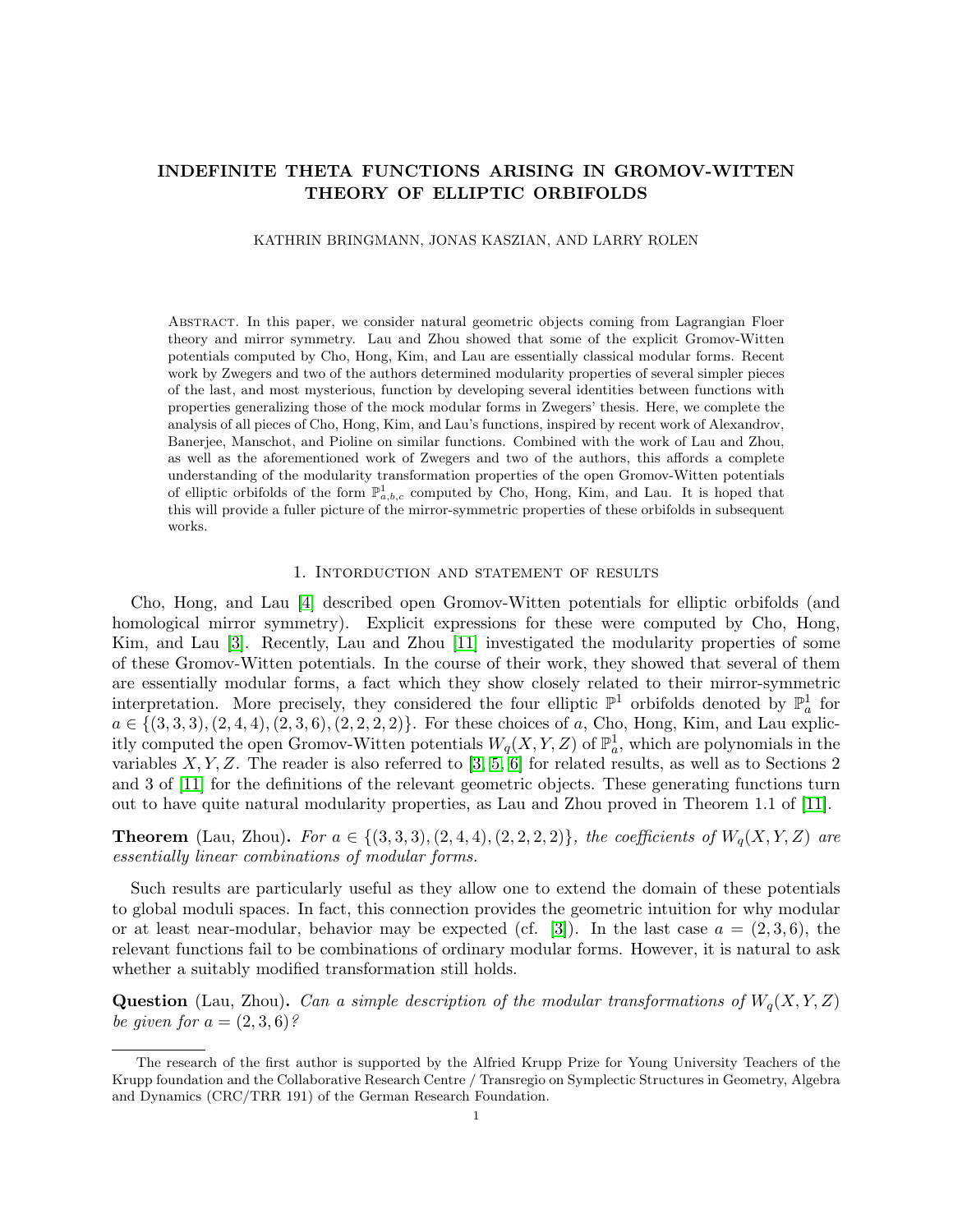The first steps towards addressing Lau and Zhou's question were taken in [\[2\]](#page-20-5), where new generalizations of mock modular forms were defined and utilized. However, several remaining pieces remained out of reach due to lack of theoretical structure for such series. In the meantime, important new work of Alexandrov, Banerjee, Manschot, and Pioline [\[1\]](#page-20-6) has further explained and generalized the class of functions considered in [\[2\]](#page-20-5), leading to a new theory of non-holomorphic modular objects extending those considered in Zwegers' seminal thesis [\[15\]](#page-20-7). The understanding of the structure of these non-holomorphic modular forms was furthered by Kudla in [\[9\]](#page-20-8), where he showed that they can be viewed as integrals of Kudla-Millson theta series (cf. [\[10\]](#page-20-9)). Further extensions to a general, geometric setting were given by Westerholt-Raum in [\[13\]](#page-20-10). The authors have also been informed that forthcoming work of Zagier and Zwegers will further fill in details of the general picture.

Here, we push things one step further by showing how to interpret the last pieces of Lau and Zhou's functions in terms of further classes of modular-type objects. As we shall see, these cannot be accounted for by the means presented in [\[1\]](#page-20-6) due to unique features naturally arising in these functions which seem to deviate from the most basic higher type indefinite theta functions. In particular, we solve this question by providing "simpler" completion terms which combine with the coefficients of  $W_q$  to yield modular objects. These are, in the language of Zagier and Zwegers, known as higher depth mock modular forms, which are automorphic functions characterized and inductively defined by the key property that their images under "lowering operators" essentially lie in lower depth spaces (for example, in the case of classical "depth 1" mock modular forms, the Maass lowering operator essentially yields a classical modular form).

# <span id="page-1-0"></span>**Theorem 1.1.** The function  $c_Z$  is a higher depth mock modular form.

Remark. The higher depth structure of  $c_Z$  may be deduced from its "shadow", the computation of which is discussed in the proof of Lemma [4.2](#page-14-0) (cf. the remark after Lemma [2.3;](#page-2-0) the word "shadow" is justified since it is essentially the image under the Brunier-Funke operator  $\xi_k$  for classical harmonic Maass forms).

The answer to Lau and Zhou's original question about the modularity of  $c<sub>Z</sub>$  can be directly read off of the transformation of the completed function in Theorem [1.1.](#page-1-0) Although we do not explicitly write it down here, the interested reader can see [\(4.5\)](#page-12-0) and the surrounding text for a discussion of how to determine it. After using explicit representations due to Lau and Zhou, the key step in the proof of Theorem [1.1](#page-1-0) is to understand how to complete a certain indefinite theta function of signature  $(3, 1)$  (see  $(2.1)$  below). (Throughout, the second component denotes the number of negative eigenvalues).

The paper is organized as follows. In Section 2, we recall general indefinite theta series due to Vignéras and in particular give examples in signatures  $(1, n)$  and  $(2, n)$ . In Section 3, we introduce the generalized error integrals which are our building blocks and investigate some of their properties. In Section 4, we rewrite certain generating functions in Gromov-Witten theory and start the investigation of their modularity properties. Section 5 is then devoted to modularity properties of a certain indefinite theta function of signature (3, 1).

#### **ACKNOWLEDGEMENTS**

The authors thank Jan Manschot, Boris Pioline, and Jie Zhou for useful communications and Sander Zwegers for discussions on related topics, as well as the anonymous referee for helpful suggestions on the historical discussion in the introduction.

### 2. Indefinite theta functions

2.1. Results of Vignéras. Let  $B(n,m) := n^T A m$  be a symmetric non-degenerate bilinear form on  $\mathbb{R}^N(N \in \mathbb{N})$  which takes integral values on a lattice  $L \subset \mathbb{R}^N$  and set  $Q(n) := \frac{1}{2}B(n,n)$ . Further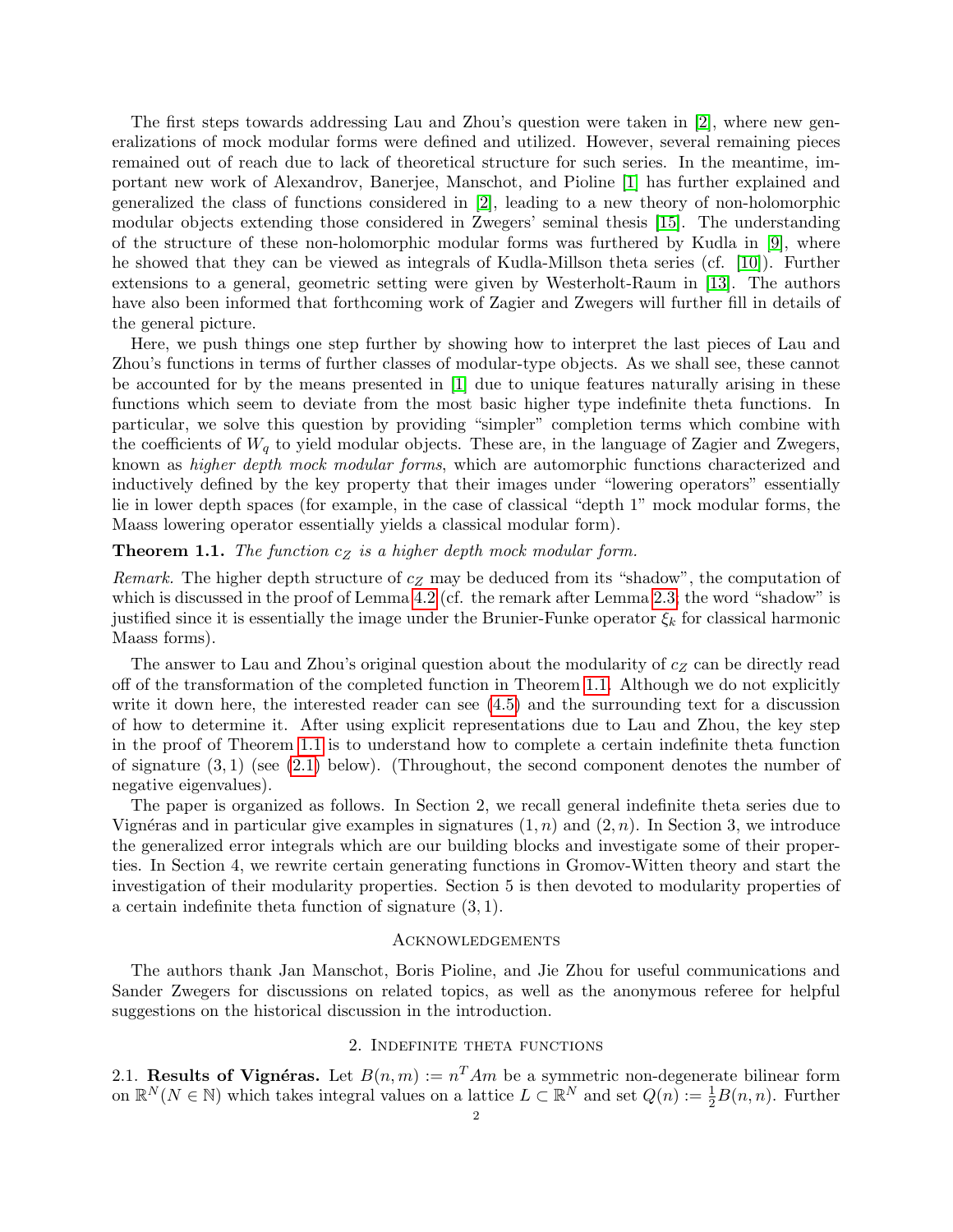let  $\mu \in L'/L$  (where L' is the dual lattice of L),  $\lambda \in \mathbb{Z}$ , and a function  $p : \mathbb{R}^N \to \mathbb{C}$ . Following Vignéras, we define the following indefinite theta function ( $\tau = u + iv \in \mathbb{H}$ ,  $z = x + iy \in \mathbb{C}^N$ ,  $q := e^{2\pi i \tau}$ 

$$
\Theta_{\mu,L,A,p,\lambda}(z;\tau) := \Theta_{\mu}(z;\tau) := v^{-\frac{\lambda}{2}} \sum_{n \in \mu+L} p\left(\sqrt{v}\left(n+\frac{y}{v}\right)\right) q^{\frac{1}{2}n^T A n} e^{2\pi i B(z,n)}.\tag{2.1}
$$

Vignéras [\[12\]](#page-20-11) gave conditions under which the indefinite theta series are in fact modular.

**Theorem 2.1** (Vignéras). Assuming the notation above, suppose that p satisfies the following conditions:

- (1) For any differential operator D of order 2 and only polynomial R of degree at most 2,  $D(w)(p(w)e^{\pi Q(w)})$ and  $R(w)p(w)e^{\pi Q(w)}$  belong to  $\in L^2(\mathbb{R}^N) \cap L^1(\mathbb{R}^N)$ .
- (2) Defining the Euler and Laplace operators  $(w := (w_1, \ldots, w_N)^T, \ \partial_w := (\frac{\partial}{\partial w_1}, \ldots, \frac{\partial}{\partial w_N})$  $\frac{\partial}{\partial w_N}$  $)^T$ )

$$
\mathcal{E} := w^T \partial_w \quad \text{and} \quad \Delta = \Delta_{A^{-1}} := \partial_w^T A^{-1} \partial_w,
$$

for some  $\lambda \in \mathbb{Z}$  the Vignéras differential equation holds:

<span id="page-2-1"></span>
$$
\left(\mathcal{E} - \frac{1}{4\pi}\Delta\right)p = \lambda p.
$$

Then, assuming that  $\Theta_{\mu}$  is absolutely locally convergent, we have the following modular transformations:

$$
\Theta_{\mu}\left(\frac{z}{\tau};-\frac{1}{\tau}\right) = \frac{(-i\tau)^{\lambda+\frac{N}{2}}}{\sqrt{|L'/L|}} e^{\frac{\pi i}{2}B\left(A^{-1}A^*,A^{-1}A^*\right)} \sum_{\nu \in L'/L} e^{-2\pi i B(\mu,\nu)+\frac{2\pi i}{\tau}Q(z)} \Theta_{\nu}(z;\tau),
$$
  
\n
$$
\Theta_{\mu}(z;\tau+1) = e^{\pi i B\left(\mu+\frac{1}{2}A^{-1}A^*,\mu+\frac{1}{2}A^{-1}A^*\right)} \Theta_{\mu}(z;\tau),
$$

where  $A^* := (A_{1,1}, \ldots, A_{N,N})^T$ .

To simplify the calculations below, the following lemma allows us to restrict to specific diagonal matrices. In particular, writing  $A = P^{-T}DP^{-1}$  with  $P \in GL_N(\mathbb{R})$  and  $D := diag(1, \ldots, 1, -1, \ldots, -1)$ (with uniquely determined signs), we easily obtain the following.

<span id="page-2-2"></span>**Lemma 2.2.** Assume the notation above. If  $\tilde{p}(x) := p(Px)$  satisfies Vigneras' differential equation for D, then  $\Theta_{\mu,L,A,p,\lambda}$  transforms like a vector-valued Jacobi form.

Remark. We frequently make use of the well-known fact that specializing the elliptic variable of Jacobi forms to torsion points yields modular forms or related objects. (See [\[7\]](#page-20-12) for the classical one-dimensional case).

We next introduce a differential operator which, when applied to Vignéras' theta functions, often makes them simpler. Let

$$
X_{-} := -2iv^{2}\frac{\partial}{\partial \overline{\tau}} - 2iv\sum_{j=1}^{N} y_{j}\partial_{\overline{z_{j}}},
$$

be the (multivariable) Maass lowering operator which decreases the weight of a (non-holomorphic) Jacobi form by 2. A direct calculation gives.

<span id="page-2-0"></span>Lemma 2.3. We have

$$
X_{-}\left(\Theta_{\mu,L,A,p,\lambda}\right)=\Theta_{\mu,L,A,p_{X},\lambda}
$$

with

$$
p_X(x) := \sum_{j=1}^{N} x_j \partial_{x_j} (p(x)).
$$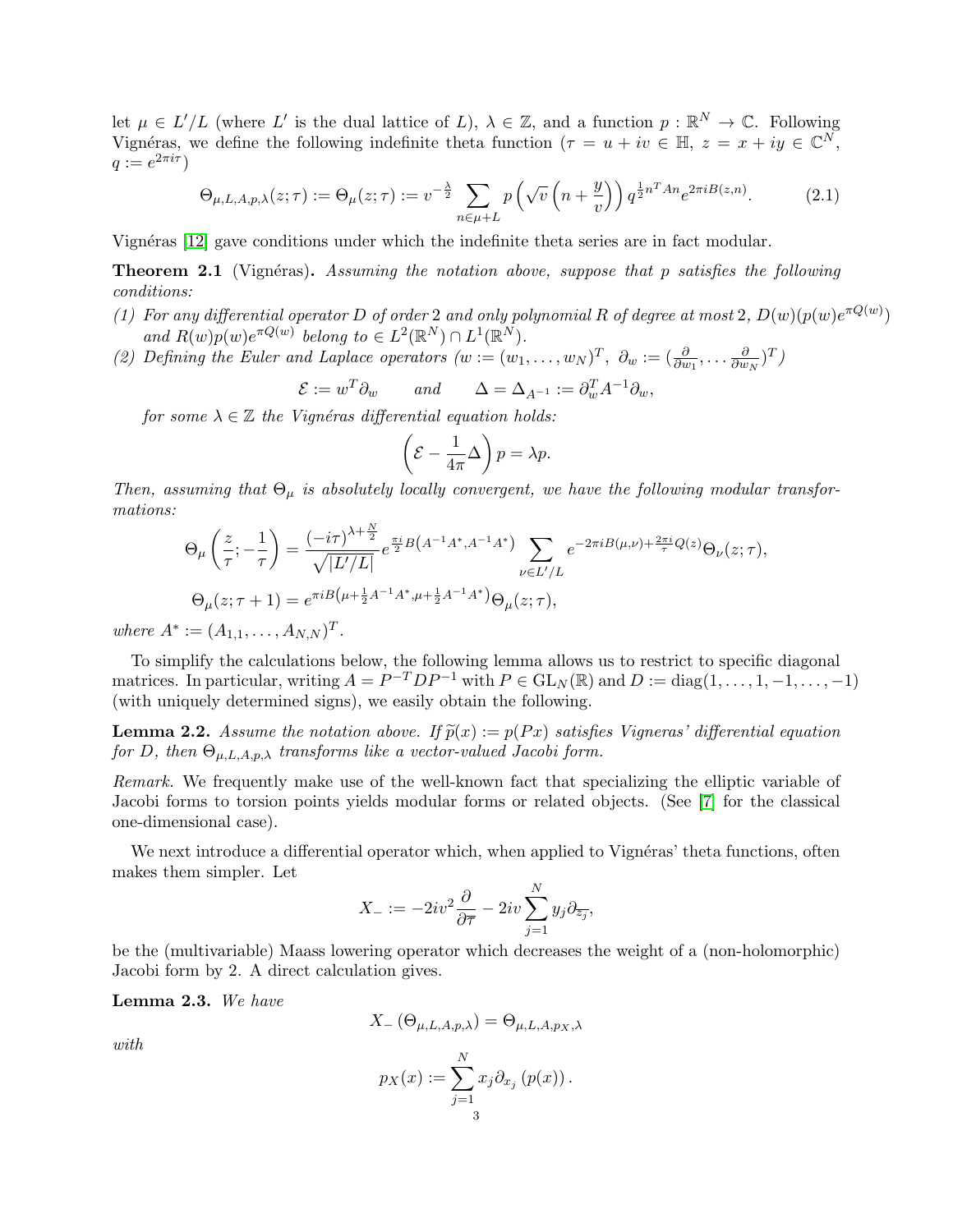Remark. We let  $\Theta_{\mu,L,A,p,\lambda}$  be the holomorphic part of  $\Theta$  (whenever this is well-defined as we comment on later) and call it higher depth Jacobi form with shadow  $\Theta_{\mu,L,A,p_X,\lambda}$ . Specializing to torsion points yields higher depth mock modular forms.

<span id="page-3-2"></span>2.2. **Examples of indefinite theta functions.** Although Vignéras' beautiful theorem has a simple statement, it is far from obvious how one can find appropriate functions  $p$  such that the corresponding indefinite theta function converges and which has a fixed, desired "holomorphic part". In his celebrated thesis [\[15\]](#page-20-7), Zwegers succeeded in doing this for quadratic forms of signature  $(n, 1)$ . In this case, the usual error function

$$
E(w):=2\int_0^w e^{-\pi t^2}dt
$$

plays a vital role. For comparison with functions we shall need later, note that, as  $w \to \pm \infty$ ,

<span id="page-3-0"></span>
$$
E(w) \sim \text{sgn}(w). \tag{2.2}
$$

Moreover, we clearly find that

$$
E'(w) = 2e^{-\pi w^2}.
$$

Also note that  $E$  may be written as

$$
E(w) = \int_{\mathbb{R}} \text{sgn}(t) e^{-\pi (t-w)^2} dt.
$$

To discuss Zwegers' breakthrough, we now fix a quadratic form  $Q$  of signature  $(n, 1)$ . We must first discuss a few preliminary geometric considerations to describe the full behavior. The set of vectors  $c \in \mathbb{R}^N$  with  $Q(c) < 0$  splits into two connected components. Two given vectors  $c_1$  and  $c_2$ lie in the same component if and only if  $B(c_1, c_2) < 0$ . We fix one of the components and denote it  $C_Q$ . Picking any vector  $c_0 \in C_Q$ , we then have

$$
C_Q = \left\{ c \in \mathbb{R}^N : Q(c) < 0, \ B(c, c_0) < 0 \right\}.
$$

Then the cusps are those vectors in the following set:

$$
S_Q := \left\{c = (c_1, c_2, \dots, c_N) \in \mathbb{Z}^N : \gcd(c_1, c_2, \dots, c_N) = 1, \ Q(c) = 0, \ B(c, c_0) < 0\right\}.
$$

A compactification of  $C_Q$  may be formed by taking the union  $C_Q := C_Q \cup S_Q$ . Defining for any  $c \in \overline{C}_Q$ 

$$
\mathcal{R}(c) := \begin{cases} \mathbb{R}^N & \text{if } c \in C_Q, \\ \{a \in \mathbb{R}^N : B(c, a) \notin \mathbb{Z} \} & \text{if } c \in S_Q, \end{cases}
$$

we set

$$
D(c) := \left\{ (z, \tau) \in \mathbb{C}^N \times \mathbb{H} : \frac{y}{v} \in \mathcal{R}(c) \right\}.
$$

Zwegers' indefinite theta functions, which transform as modular forms and which are (almost always) non-holomorphic, are defined as follows. For  $(z, \tau) \in D(c_1) \cap D(c_2)$ , we consider the theta function

<span id="page-3-1"></span>
$$
\theta(z;\tau) := \sum_{n \in \mathbb{Z}^N} \rho\left(n + \frac{y}{v};\tau\right) q^{Q(n)} e^{2\pi i B(z,n)}, \quad \text{where}
$$
\n(2.3)

$$
\rho(n;\tau) = \rho_Q^{c_1,c_2}(n;\tau) := \rho^{c_1}(n;\tau) - \rho^{c_2}(n;\tau) \quad \text{with} \tag{2.4}
$$

$$
\rho^{c}(n;\tau) := \begin{cases} E\left(\frac{B(c,n)v^{\frac{1}{2}}}{\sqrt{-Q(c)}}\right) & \text{if } c \in C_Q, \\ \text{sgn}(B(c,n)) & \text{if } c \in S_Q. \end{cases}
$$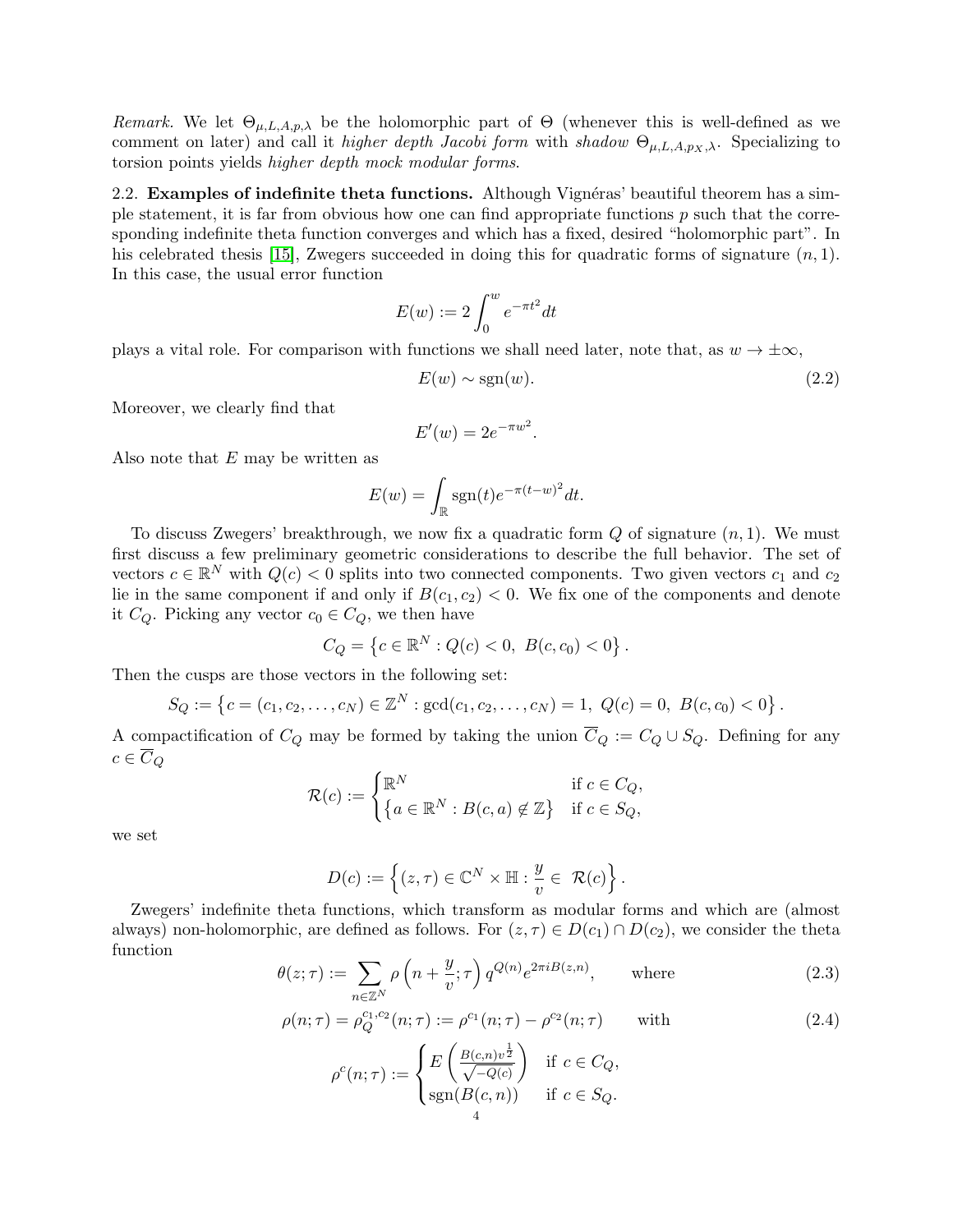Here and throughout we use the usual convention that for  $x \in \mathbb{R}$ ,  $sgn(0) := 0$  and  $sgn(x) = x/|x|$ for  $x \in \mathbb{R} \setminus \{0\}$ . Note that the cuspidal case,  $c \in S_Q$ , may be viewed as a limiting case of the general situation (for example by [\(2.2\)](#page-3-0)).

Zwegers showed that [\(2.3\)](#page-3-1) indeed converges. This is far from obvious, since the indefiniteness of Q implies that  $q^{Q(n)}$  is unbounded for  $n \in \mathbb{Z}^N$ . In fact, as in our case, this is one of the more subtle and substantive aspects of his proof of modularity. The main reason for the interest in this theta function lies in the Jacobi transformation properties of  $\theta$ , which are described using the following auxiliary set:

$$
\mathcal{D}(c) := \{ (a\tau + b, \tau) : \tau \in \mathbb{H}, a, b \in \mathbb{R}^r, B(c, a), B(c, b) \notin \mathbb{Z} \}.
$$

**Theorem 2.4** (Zwegers). Assuming the notation above, the function  $\theta$  satisfies the following transformations:

(1) For all  $\lambda \in \mathbb{Z}^N$  and  $\mu \in A^{-1}\mathbb{Z}^N$ , we have  $(e(x) := e^{2\pi ix})$ 

$$
\theta(z + \lambda \tau + \mu; \tau) = q^{-Q(\lambda)} e(-B(z, \lambda)) \theta(z; \tau).
$$

(2) We have

$$
\theta(z;\tau+1) = \theta\left(z + \frac{1}{2}A^{-1}A^*;\tau\right).
$$

(3) If  $(z, \tau) \in \mathcal{D}(c_1) \cap \mathcal{D}(c_2)$ , then

$$
\theta\left(\frac{z}{\tau}; -\frac{1}{\tau}\right) = \frac{i(-i\tau)^{\frac{N}{2}}}{\sqrt{-\det(A)}} \sum_{n \in A^{-1}\mathbb{Z}^N/\mathbb{Z}^N} e\left(\frac{Q(z+n\tau)}{\tau}\right) \theta(z+n\tau;\tau).
$$

In a pathbreaking paper, Alexandrov, Banerjee, Manschot, and Pioline [\[1\]](#page-20-6) then generalized Zwegers' construction to quadratic forms of signature  $(n, 2)$ . We do not state their beautiful results as we do not require them for this paper. We only note in their setting E got replaced by  $(\alpha \in \mathbb{R})$ 

$$
E_2(\alpha; w_1, w_2) := \int_{\mathbb{R}^2} \text{sgn}(t_1) \, \text{sgn}(t_2 + \alpha t_2) e^{-\pi (w_1 - t_1)^2 - \pi (w_2 - t_2)^2} dt_1 dt_2.
$$

We note for comparison that their notation slightly differs from ours. We have, as  $\lambda \to \infty$ ,

<span id="page-4-0"></span>
$$
E_2(\alpha; \lambda w_1, \lambda w_2) \sim \text{sgn}(w_1) \text{sgn}(w_2 + \alpha w_2). \tag{2.5}
$$

Moreover

<span id="page-4-1"></span>
$$
\left(\partial_{w_1}^2 + \partial_{w_2}^2 + 2\pi \left(w_1 \partial_{w_1} + w_2 \partial_{w_2}\right)\right) E_2\left(\alpha; w_1, w_2\right) = 0, \tag{2.6}
$$

$$
\partial_{w_2} E_2 \left( \alpha; w_1, w_2 \right) = \frac{2}{\sqrt{1 + \alpha^2}} e^{-\frac{\pi (w_2 + \alpha w_1)^2}{1 + \alpha^2}} E \left( \frac{\alpha w_2 - w_1}{\sqrt{1 + \alpha^2}} \right), \text{ and} \tag{2.7}
$$

$$
\partial_{w_1} E_2 \left( \alpha; w_1, w_2 \right) = 2e^{-\pi w_1^2} E \left( w_2 \right) + \frac{2\alpha}{\sqrt{1 + \alpha^2}} e^{-\frac{\pi (w_2 + \alpha w_1)^2}{1 + \alpha^2}} E \left( \frac{\alpha w_2 - w_1}{\sqrt{1 + \alpha^2}} \right). \tag{2.8}
$$

### <span id="page-4-3"></span><span id="page-4-2"></span>3. Generalized error integrals

In this section, we introduce higher-dimensional analogies of the error function, following ideas of [\[1,](#page-20-6) [14\]](#page-20-13).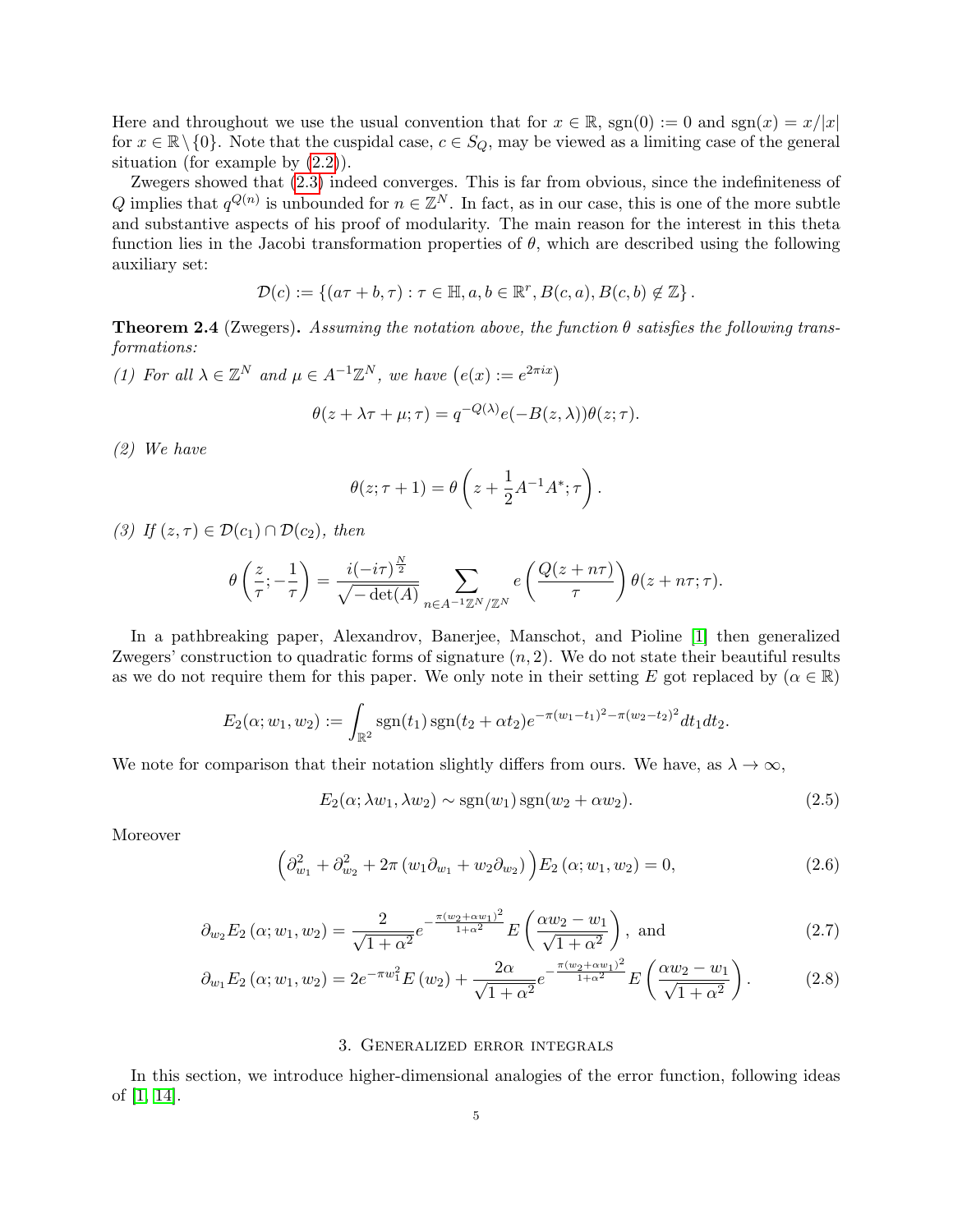3.1. Definitions and basic properties. The authors of [\[1\]](#page-20-6) proposed a 3-dimensional analogue of  $E_2$ , namely

$$
E_3^*(\alpha_1, \alpha_2, \alpha_3; w_1, w_2, w_3) := \int_{\mathbb{R}} \text{sgn}(t_1 + \alpha_1 \alpha_2 t_2 + \alpha_2 t_3) \text{sgn}(t_2 + \alpha_2 \alpha_3 t_3 + \alpha_3 t_1)
$$
  
 
$$
\times \text{sgn}(t_3 + \alpha_3 \alpha_1 t_1 + \alpha_1 t_2) e^{-\pi ((w_1 - t_1)^2 + (w_2 - t_2)^2 + (w_3 - t_3)^2)} dt_1 dt_2 dt_3.
$$

Here we define a modified version which is convenient for our explicit functions. After finishing this article, Pioline pointed out to the authors that there is an explicit map from the suggested higher dimensional  $E_3$  function of [\[1\]](#page-20-6); however, our function may also offer some advantages as it seems easier to directly work with in at least some examples. We define a generalized error function  $E_N\colon R^{\frac{N(N-1)}{2}}\times \mathbb{R}^N\to \mathbb{R}$  by

$$
E_N(\alpha; w) \tag{3.1}
$$

$$
:= \int_{\mathbb{R}^N} \mathrm{sgn}(t_1) \, \mathrm{sgn}(t_2 + \alpha_1 t_1) \, \mathrm{sgn}(t_3 + \alpha_2 t_1 + \alpha_3 t_2) \cdots \mathrm{sgn}\left(t_N + \ldots + \alpha_{\frac{N(N-1)}{2}} t_{N-1}\right) e^{-\pi ||t-w||_2^2} dt,
$$

where  $||a||_2 := \sqrt{a^T a}$  denotes the Euclidian norm. Note that we use  $|| \cdot ||_2$  for different dimensions, the meaning being clear from context. Higher-dimensional  $E<sub>N</sub>$  collapse to lower-dimensional ones if certain  $\alpha_i$  are 0. For example,

$$
E_3(\alpha, 0, 0; w) = E_2(\alpha; w_1, w_2) E(w_3),
$$
\n(3.2)

<span id="page-5-1"></span>
$$
E_3(0, \alpha, 0; w) = E(w_2)E_2(\alpha; w_1, w_3).
$$
\n(3.3)

From now on, we restrict to  $N = 3$ , however most of our statements hold for general N. The following lemma, which generalizes  $(2.2)$  and  $(2.5)$ , describes the asymptotic behavior of  $E<sub>N</sub>$ , which is crucial in the construction of the appropriate completions of Lau and Zhou's functions.

<span id="page-5-0"></span>**Lemma 3.1.** For any  $\alpha = (\alpha_1, \alpha_2, \alpha_3), w = (w_1, w_2, w_3) \in \mathbb{R}^3$ , we have, as  $\lambda \to \infty$ ,

$$
E_N(\alpha; \lambda w) \sim \text{sgn}(w_1) \text{sgn}(w_2 + \alpha_1 w_1) \text{sgn}(w_3 + \alpha_2 w_1 + \alpha_3 w_2).
$$

Remark. Throughout the paper, we write  $E_N(\alpha; w) \sim *$  to mean that  $E_N(\alpha; \lambda w) \sim *$  as  $\lambda \to \infty$ .

Proof of Lemma [3.1:](#page-5-0) Changing variables yields

$$
E_3(\alpha; w_1, w_2, w_3) = \int_{\mathbb{R}^3} e^{-\pi t^T M t} \operatorname{sgn}(t_1 + w_1) \operatorname{sgn}(t_2 + v_2) \operatorname{sgn}(t_3 + v_3) dt,
$$

where  $t := (t_1, t_2, t_3)^T, v_2 := w_2 + \alpha_1 w_1, v_3 := w_3 + \alpha_2 w_1 + \alpha_3 w_2$ , and

$$
M := \begin{pmatrix} 1 + (\alpha_1 \alpha_3 - \alpha_2)^2 + \alpha_1^2 & -\alpha_1 - \alpha_3(\alpha_1 \alpha_3 - \alpha_2) & \alpha_1 \alpha_3 - \alpha_2 \\ -\alpha_1 - \alpha_3(\alpha_1 \alpha_3 - \alpha_2) & \alpha_3^2 + 1 & -\alpha_3 \\ \alpha_1 \alpha_3 - \alpha_2 & -\alpha_3 & 1 \end{pmatrix}.
$$

Note that  $det(M) = 1$  and that M is positive-definite.

Then consider the difference

$$
E_3(\alpha; \lambda w_1, \lambda w_2, \lambda w_3) - \text{sgn}(w_1) \text{sgn}(w_2 + \alpha_1 w_1) \text{sgn}(w_3 + \alpha_3 w_2 + \alpha_2 w_1)
$$
  
= 
$$
\int_{\mathbb{R}^3} e^{-\pi t^T M t} \left( \text{sgn}(t_1 + \lambda v_1) \text{sgn}(t_2 + \lambda v_2) \text{sgn}(t_3 + \lambda v_3) - \text{sgn}(v_1) \text{sgn}(v_2) \text{sgn}(v_3) \right) dt.
$$

It is easily checked that the integrand vanishes whenever  $|t_i| < \lambda |v_i|$  for all j. Denote the complement of the cube given by these three inequalities for t by  $\mathcal{B}(\lambda)$ . Outside of  $\mathcal{B}(\lambda)$  we bound the sum by 2 and obtain the following as an upper bound of the absolute value:

$$
2\int_{\mathcal{B}(\lambda)} e^{-\pi t^T M t} dt.
$$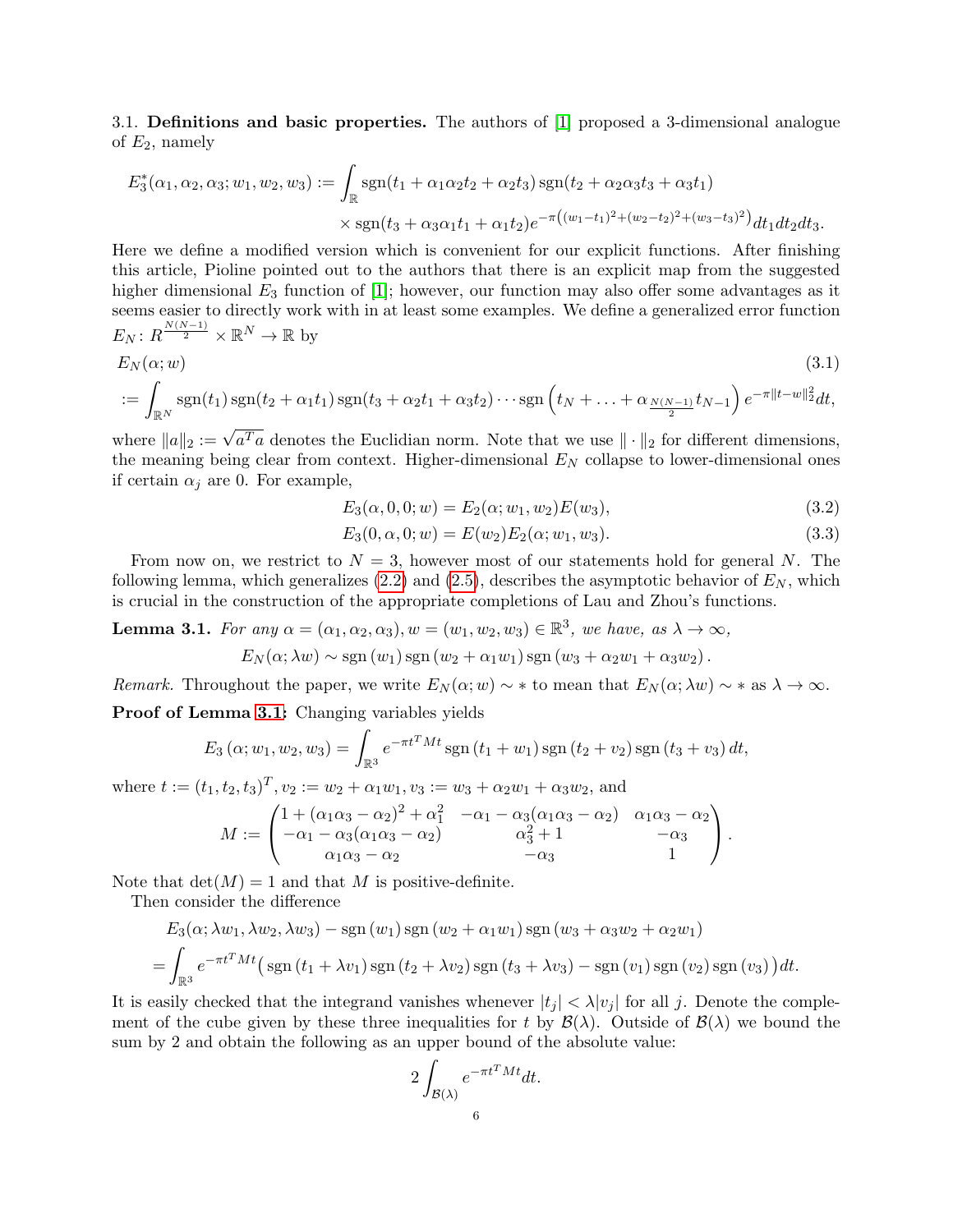Since M is positive-definite, this converges to 0 as  $\lambda \to \infty$  whenever  $v_j \neq 0$ , proving the statement in this case. If (at least) one  $v_j$  vanishes, the integral expression for  $E_3$  vanishes which may be seen by changing  $t_j \mapsto -t_j$ .

Certain sign-factors that occur throughout our investigation turn out to not quite have the correct shape. For this, the following elementary lemma, whose proof we skip, is useful.

<span id="page-6-0"></span>**Lemma 3.2.** For  $a, b, c \in \mathbb{R} \setminus \{0\}$  and  $\lambda_j \geq 0$   $(j = 1, 2, 3), \varepsilon \in \{\pm 1\}$ , we have (unless  $(\lambda_1, \lambda_2)$ )  $(0, 0)$ 

$$
sgn(a)sgn(b) = -\varepsilon + sgn(\lambda_1 a + \lambda_2 \varepsilon b)(\varepsilon sgn(a) + sgn(b))
$$
\n(3.4)

and (unless  $(\lambda_1, \lambda_2, \lambda_3) = (0, 0, 0)$ )

$$
sgn(a)sgn(b)sgn(c) + sgn(a) + sgn(b) + sgn(c)
$$
  
= 
$$
sgn(\lambda_1 a + \lambda_2 b + \lambda_3 c)(sgn(a)sgn(b) + sgn(a)sgn(c) + sgn(b)sgn(c) + 1).
$$
 (3.5)

*Remark.* Applying Lemma [3.2](#page-6-0) to  $E_2(\alpha; w)$  gives, for  $\alpha \neq 0$ ,

$$
E_2(\alpha; w_1, w_2) = E(w_1)E(w_2) - \text{sgn}(\alpha)E_2(\alpha^{-1}; w_2, w_1) + \text{sgn}(\alpha).
$$

In the "cuspidal case" considered below, we must allow certain values to be 0. To do so, the following lemma turns out to be useful.

<span id="page-6-1"></span>**Lemma 3.3.** For  $\alpha_1, \alpha_2, \alpha_3, w_1, w_2, w_3, w_4 \in \mathbb{R}$  with  $\alpha_3, \alpha_1\alpha_3 - \alpha_2 \neq 0$ , we have

$$
\mathcal{E}_{3}(\alpha; w_{1}, w_{2}, w_{3}) := \lim_{T \to \infty} E_{3}(\alpha_{1}, T\alpha_{2}, T\alpha_{3}; w_{1}, w_{2}, Tw_{3})
$$
\n
$$
= \text{sgn}(\alpha_{3}) E(w_{1}) + \delta \text{sgn}(\alpha_{3}) E\left(\frac{w_{2} + \alpha_{1}w_{1}}{\sqrt{\alpha_{1}^{2} + 1}}\right) - \delta E\left(\frac{w_{3} + \alpha_{2}w_{1} + \alpha_{3}w_{2}}{\sqrt{\alpha_{2}^{2} + \alpha_{3}^{2}}}\right)
$$
\n
$$
- \text{sgn}(\alpha_{3}w_{3}) \left(1 + \delta E_{2}(\alpha_{1}; w_{1}, w_{2}) + \delta E_{2}(\alpha_{2}\alpha_{3}^{-1}; w_{1}, \alpha_{3}^{-1}w_{3} + w_{2})\right)
$$
\n
$$
+ \delta E_{2} \left(\frac{\alpha_{1}\alpha_{2} + \alpha_{3}}{-\alpha_{2} + \alpha_{1}\alpha_{3}}; \frac{w_{2} + \alpha_{1}w_{1}}{\sqrt{\alpha_{1}^{2} + 1}}, \frac{\sqrt{\alpha_{1}^{2} + 1}}{-\alpha_{2} + \alpha_{1}\alpha_{3}}\left(w_{3} + \frac{(\alpha_{1}\alpha_{3} - \alpha_{2})(\alpha_{1}w_{2} - w_{1})}{\alpha_{1}^{2} + 1}\right)\right),
$$
\n
$$
= \text{sgn}(\alpha_{3}(\alpha_{3} - \alpha_{3}\alpha_{3}))
$$

where  $\delta := \text{sgn}(\alpha_3(\alpha_2 - \alpha_1\alpha_3)).$ 

Proof: We directly compute that

$$
E_3(\alpha_1, T\alpha_2, T\alpha_3; w_1, w_2, Tw_3)
$$
  

$$
\longrightarrow^T \int_{\mathbb{R}^3} e^{-\pi ||t||_2^2} \operatorname{sgn}(t_1 + w_1) \operatorname{sgn}(t_2 + \alpha_1 t_1 + w_2 + \alpha_1 w_1) \operatorname{sgn}(\alpha_2 t_1 + \alpha_3 t_2 + w_3 + \alpha_2 w_1 + \alpha_3 w_2) dt.
$$

The integral over  $t_3$  may now be computed to be 1.

To determine the remaining two-dimensional integral, we use Lemma [3.2,](#page-6-0) with  $\lambda_1 = |\alpha_2 - \alpha_3|$  $\alpha_1\alpha_3$ ,  $\lambda_2 = |\alpha_3|$ ,  $\lambda_3 = 1$ ,  $a = \delta(t_1 - w_1)$ ,  $b = t_2 + \alpha_1t_1 + v_2$ , and  $c = \text{sgn}(-\alpha_3)\alpha_2t_1 - |\alpha_3|t_2 +$ sgn( $-\alpha_3$ )v<sub>3</sub>, where  $v_2 := w_2 + \alpha_1 w_1$ ,  $v_3 := w_3 + \alpha_2 w_1 + \alpha_3 w_2$ , gives that the product of the signs equals (outside the zero set given by  $abc = 0$ )

$$
sgn(\alpha_3)\delta\Big(sgn(\delta (t_1 + w_1)) + sgn(t_2 + \alpha_1 t_1 + v_2) + sgn(sgn(-\alpha_3)\alpha_2 t_1 - |\alpha_3|t_2 + sgn(-\alpha_3)v_3)\Big) - sgn(\alpha_3w_3)\Big(1 + sgn(\delta (t_1 + w_1)) sgn(t_2 + \alpha_1 t_1 + v_2) + sgn(\delta (t_1 + w_1)) sgn(sgn(-\alpha_3)\alpha_2 t_1 - |\alpha_3|t_2 + sgn(-\alpha_3)v_3) + sgn(t_2 + \alpha_1 t_1 + v_2) sgn(sgn(-\alpha_3)\alpha_2 t_1 - |\alpha_3|t_2 + sgn(-\alpha_3)v_3)\Big).
$$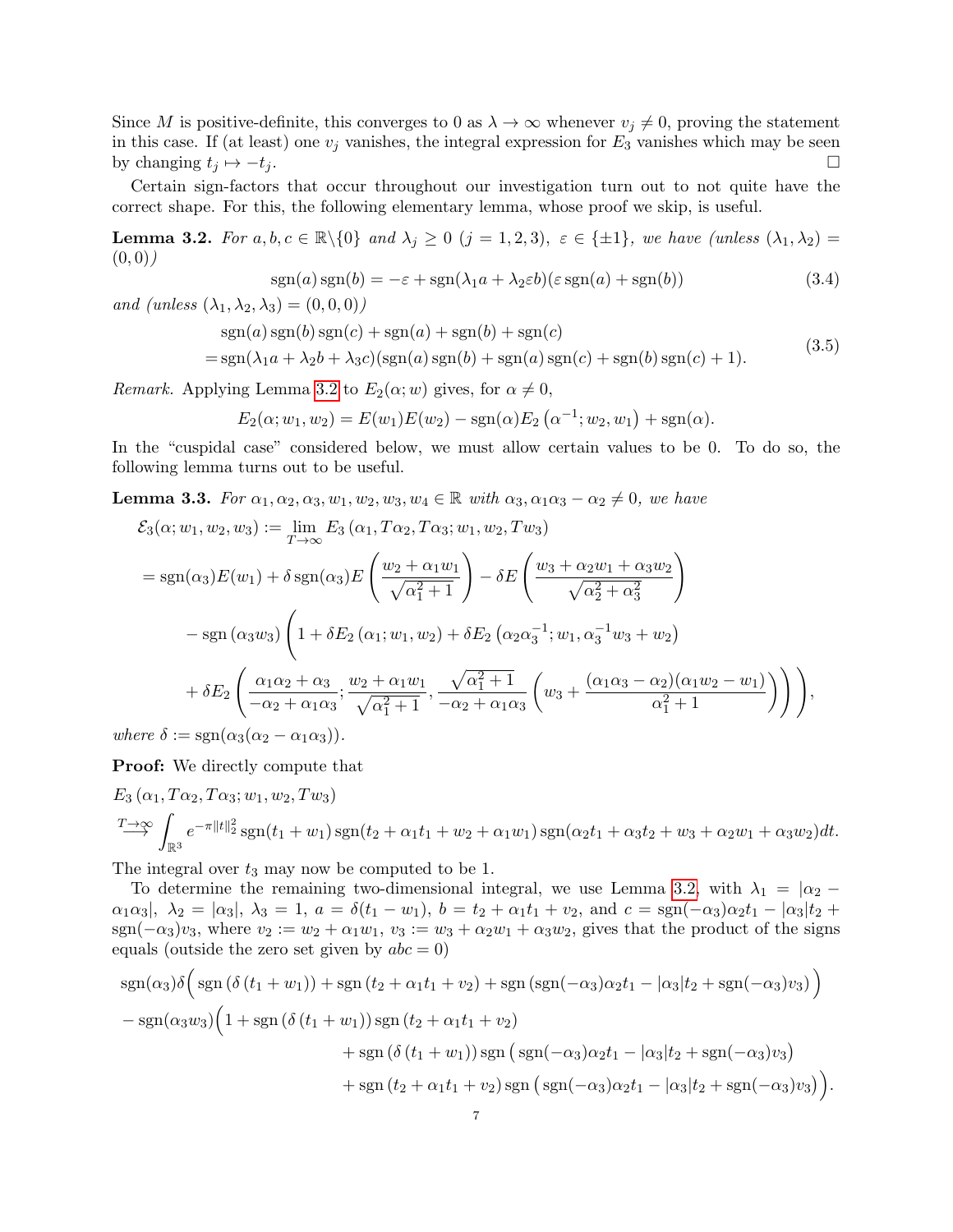We compute all like integrals separately. The terms  $-\text{sgn}(\alpha_3w_3)$  and  $\text{sgn}(\alpha_3)\text{sgn}(t_1+w_1)$  directly give  $-\text{sgn}(w_3\alpha_3)$  and  $\text{sgn}(\alpha_3)E(w_1)$ , respectively.

To consider the contribution from  $sgn(\alpha_3)\delta sgn(t_2 + \alpha_1t_1 + \nu_2)$ , we define the orthonormal matrix  $M_1 := (\alpha_1^2 + 1)^{-\frac{1}{2}} \left( \begin{array}{cc} \alpha_1 & 1 \\ -1 & \alpha_1 \end{array} \right)$ . Since  $M_1$  is orthogonal,  $||M_1t||_2 = ||t||_2$ . Thus, the contribution from this term gives

$$
\delta \operatorname{sgn}(\alpha_3) \int_{\mathbb{R}^2} e^{-\pi ||t||_2^2} \operatorname{sgn}\left(t_1 + \left(\alpha_1^2 + 1\right)^{-\frac{1}{2}} v_2\right) dt_1 dt_2 = \delta \operatorname{sgn}(\alpha_3) E\left(\frac{v_2}{\sqrt{\alpha_1^2 + 1}}\right).
$$

The contribution from  $-\delta \text{sgn}(\alpha_2 t_1 + \alpha_3 t_2 + v_3)$  is treated in exactly the same way, giving

$$
-\delta E \left(\frac{v_3}{\sqrt{\alpha_2^2 + \alpha_3^2}}\right).
$$

Next, we consider the product of two sgn-factors. The terms  $-\delta \text{sgn}(\alpha_3w_3) \text{sgn}(t_1+w_1) \text{sgn}(t_2 +$  $\alpha_1t_1+v_2$ ) and  $-\delta \text{sgn}(\alpha_3w_3)\text{sgn}(t_1+w_1)\text{sgn}(\alpha_2\alpha_3^{-1}t_1+t_2+\alpha_3^{-1}v_3)$  yield the contributions  $-\delta \operatorname{sgn}(\alpha_3 w_3) E_2(\alpha_1; w_1, w_2)$  and  $-\delta \operatorname{sgn}(\alpha_3 w_3) E_2(\alpha_2 \alpha_3^{-1}; w_1, \alpha_3^{-1} v_3 - \alpha_2 \alpha_3^{-1} w_1)$ , respectively. Finally

$$
sgn(w_3) \int_{\mathbb{R}^2} e^{-\pi ||t||_2^2} sgn(t_2 + \alpha_1 t_1 + v_2) sgn(\alpha_2 t_1 + \alpha_3 t_2 + v_3) dt
$$
  
\n
$$
= sgn(w_3) \int_{\mathbb{R}^2} e^{-\pi ||t||_2^2} sgn((M_1 t)_1 \sqrt{\alpha_1^2 + 1} + v_2) sgn(\alpha_2 t_1 + \alpha_3 t_2 + v_3) dt
$$
  
\n
$$
= sgn(w_3) \int_{\mathbb{R}^2} e^{-\pi ||t||_2^2} sgn(t_1 + (\alpha_1^2 + 1)^{-\frac{1}{2}} v_2) sgn(\alpha_2 (M^{-1} t)_1 + \alpha_3 (M^{-1} t)_2 + v_3) dt
$$
  
\n
$$
= -\delta sgn(\alpha_3 w_3) E_2 \left( \frac{\alpha_1 \alpha_2 + \alpha_3}{-\alpha_2 + \alpha_1 \alpha_3}; \frac{v_2}{\sqrt{\alpha_1^2 + 1}}, \frac{\sqrt{\alpha_1^2 + 1}}{-\alpha_2 + \alpha_1 \alpha_3} (v_3 - \frac{\alpha_1 \alpha_2 + \alpha_3}{\alpha_1^2 + 1} v_2) \right).
$$

 $\Box$ 

We next show that the function  $E_3$  satisfies a special differential equation.

<span id="page-7-0"></span>Lemma 3.4. We have

$$
\sum_{j=1}^{3} \left( \partial_{w_j}^2 + 2w_j \partial_{w_j} \right) E_3(\alpha; w) = 0.
$$

Proof: We write

$$
E_3(\alpha; w) = \int_{\mathbb{R}^2} \operatorname{sgn}(t_1) e^{-\pi (t_1 - w_1)^2}
$$
  
\$\times \int\_{\mathbb{R}^2} \operatorname{sgn}(t\_2) \operatorname{sgn}(t\_3 + (\alpha\_2 - \alpha\_1 \alpha\_3) t\_1 + \alpha\_3 t\_2) e^{-\pi ((t\_2 - w\_2 - \alpha\_1 t\_1)^2 + (t\_3 - w\_3)^2)} dt\$  
= 
$$
\int_{\mathbb{R}} \operatorname{sgn}(t_1) E_2(\alpha_3; w_2 + \alpha_1 t_1, w_3 + (\alpha_2 - \alpha_1 \alpha_3) t_1) e^{-\pi (t_1 - w_1)^2} dt_1.
$$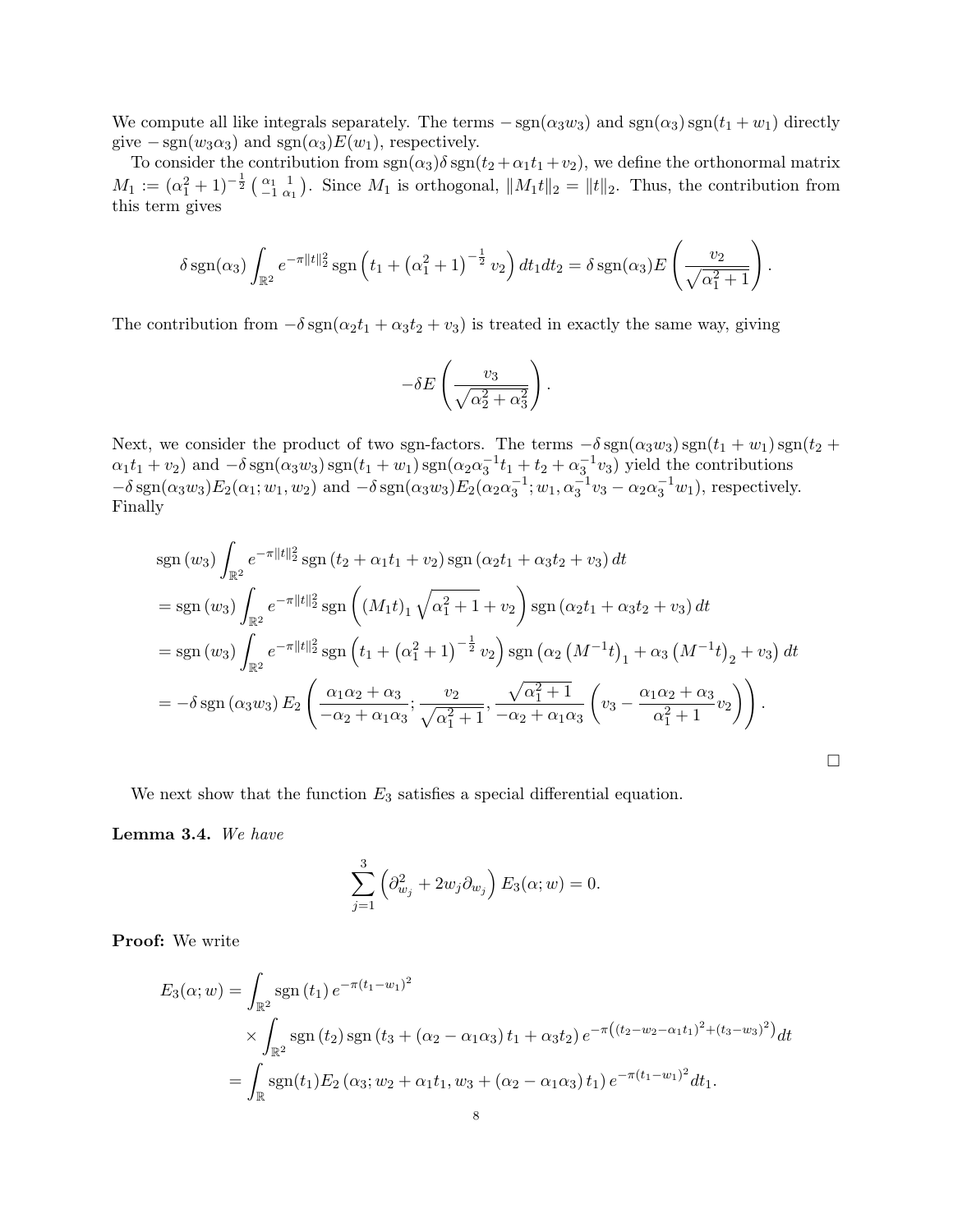Applying the operator on the left-hand-side gives

$$
\int_{\mathbb{R}} sgn(t_1) \frac{\partial}{\partial t_1} \left( (-2\pi t_1) e^{-\pi (t_1 - w_1)^2} \right) E_2 (\alpha_3; w_2 + \alpha_1 t_1, w_3 + (\alpha_2 - \alpha_1 \alpha_3) t_1) dt_1 \n+ \int_{\mathbb{R}} sgn(t_1) (-2\pi t_1) e^{-\pi (t_1 - w_1)^2} \n\times (\alpha_1 E_2^{(1,0)} (\alpha_3; w_2 + \alpha_1 t_1, w_3 + (\alpha_2 - \alpha_1 \alpha_3) t_1) \n+ (\alpha_2 - \alpha_1 \alpha_3) E_2^{(0,1)} (\alpha_3; w_2 + \alpha_1 t_1, w_3 + (\alpha_2 - \alpha_1 \alpha_3) t_1) \right) dt_1 \n= -2\pi \int_{\mathbb{R}} sgn(t_1) \frac{\partial}{\partial t_1} \left( t_1 e^{-\pi (t_1 - w_1)^2} E_2 (\alpha_3; w_2 + \alpha_1 t_1, w_3 + (\alpha_2 - \alpha_1 \alpha_3) t_1) \right) dt_1 = 0,
$$

by [\(2.6\)](#page-4-1) and the chain rule. This gives the claim.

Lemma 3.5. We have

$$
\partial w_{3}E_{3}(\alpha; w) = \frac{2}{\sqrt{1 + \alpha_{3}^{2}}} e^{-\frac{\pi (1 + \alpha_{3}^{2})}{1 + \alpha_{2}^{2} + \alpha_{3}^{2}} (w_{3} + \alpha_{3}w_{2} + \alpha_{2}w_{1})^{2}} \times E_{2} \left( \frac{\alpha_{2}\alpha_{3} - \alpha_{1}(\alpha_{3}^{2} + 1)}{\sqrt{(1 + \alpha_{3}^{2}) (1 + \alpha_{2}^{2} + \alpha_{3}^{2})}}; \frac{(w_{2} + \alpha_{3}w_{2}) \alpha_{2} - (1 + \alpha_{3}^{2}) w_{1}}{\sqrt{1 + \alpha_{2}^{2} + \alpha_{3}^{2}}}, \frac{\alpha_{3}w_{3} - w_{2}}{\sqrt{1 + \alpha_{3}^{2}}}\right),
$$
  
\n
$$
\partial w_{2}E_{3}(\alpha; w) = \frac{2\alpha_{1}}{\sqrt{1 + \alpha_{3}^{2}}} e^{-\frac{\pi (1 + \alpha_{3}^{2})}{1 + \alpha_{2}^{2} + \alpha_{3}^{2}} (w_{3} + \alpha_{3}w_{2} + \alpha_{2}w_{1})^{2}} \times E_{2} \left( \frac{\alpha_{2}\alpha_{3} - \alpha_{1}(\alpha_{3}^{2} + 1)}{\sqrt{(1 + \alpha_{3}^{2}) (1 + \alpha_{2}^{2} + \alpha_{3}^{2})}}; \frac{(w_{2} + \alpha_{3}w_{2}) \alpha_{2} - (1 + \alpha_{3}^{2}) w_{1}}{\sqrt{1 + \alpha_{2}^{2} + \alpha_{3}^{2}}}, \frac{\alpha_{3}w_{3} - w_{2}}{\sqrt{1 + \alpha_{3}^{2}}}\right) + \frac{2}{\sqrt{1 + \alpha_{1}^{2}}} e^{-\pi (\alpha_{1}w_{1} - w_{2})^{2}} E_{2} \left( \frac{\alpha_{2} - \alpha_{1}\alpha_{3}}{\sqrt{1 + \alpha_{1}^{2}}}; \frac{w_{1} - \alpha_{1}w_{2}}{\sqrt{1 + \alpha_{1}^{2}}}, w_{3}\right),
$$
  
\n
$$
\partial w_{1}E_{3}(\alpha; w) = \frac{2\alpha_{1} (1 + \alpha_{2} - \alpha_{3})}{\sqrt{1 + \alpha_{3}^{2}}} e^{-\frac{\pi (1 + \alpha_{3}^{2})}{1 + \alpha_{2}^{2} + \alpha_{3}^{2
$$

Proof: In the proof of Lemma [3.4,](#page-7-0) we see that

$$
E_3(\alpha; w) = \int_{\mathbb{R}} \operatorname{sgn}(t_1) e^{-\pi (t_1 - w_1)^2} E_2(\alpha_3; w_2 + \alpha_1 t_1, w_3 + (\alpha_2 - \alpha_1 \alpha_3) t_1) dt_1.
$$

$$
\mathcal{L}_{\mathcal{A}}
$$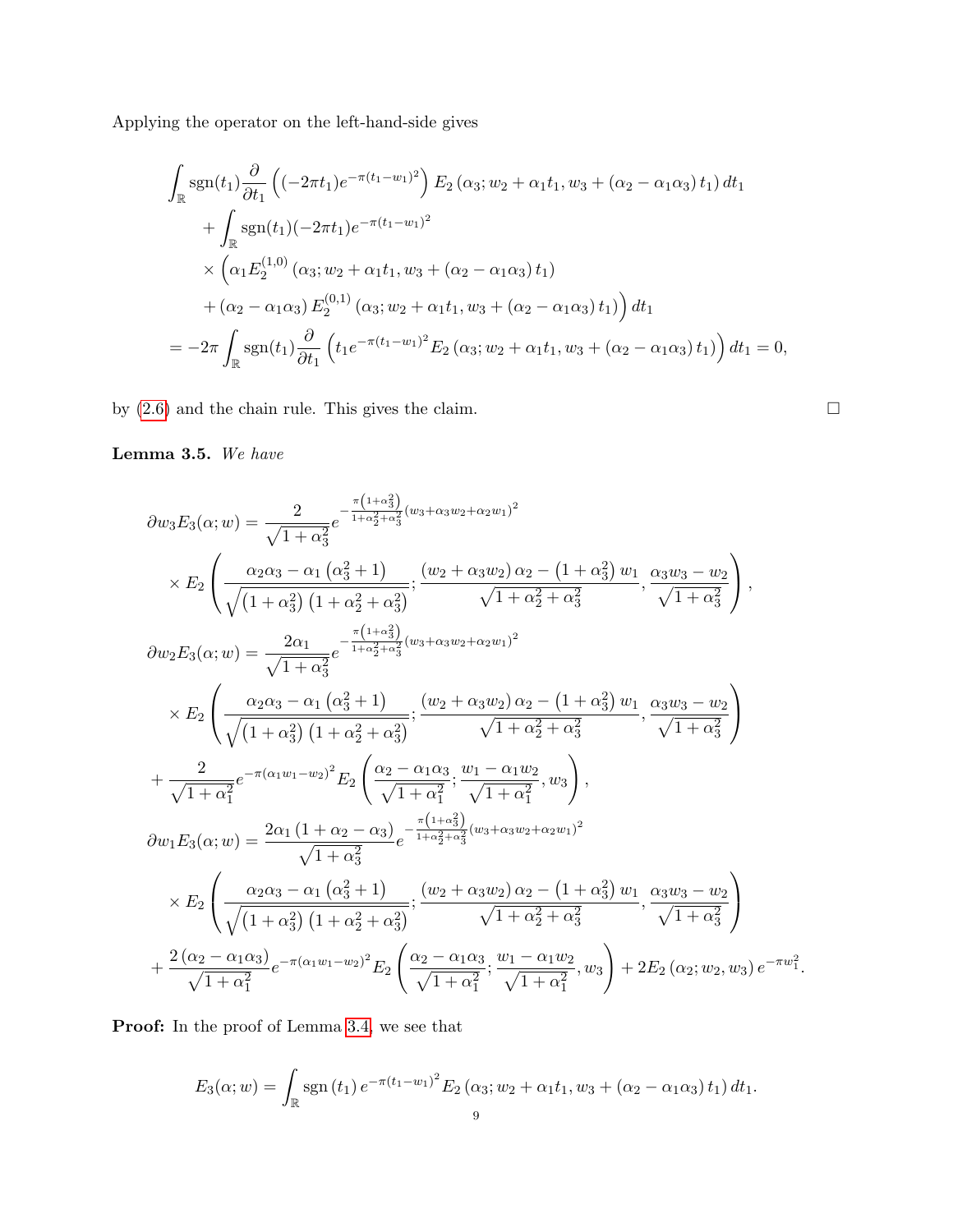We apply first [\(2.7\)](#page-4-2) to get

$$
\partial_{w_3} E_3(\alpha; w) = \int_{\mathbb{R}} \operatorname{sgn}(t_1) e^{-\pi (t_1 - w_1)^2} \frac{2}{\sqrt{1 + \alpha_3^2}} e^{-\frac{\pi}{1 + \alpha_3^2} (w_3 + \alpha_2 t_1 + \alpha_3 w_2)^2} E\left(\frac{\alpha_3 (w_3 + (\alpha_2 - \alpha_1 \alpha_3) t_1) - (w_2 + \alpha_1 t_1)}{\sqrt{1 + \alpha_3^2}}\right) dt_1
$$

$$
= \frac{2}{\sqrt{1 + \alpha_3^2}} e^{-\frac{(1 + \alpha_3^2)\pi}{1 + \alpha_2^2 + \alpha_3^2} (w_3 + \alpha_3 w_2 + \alpha_2 w_1)^2} \int_{\mathbb{R}} \operatorname{sgn}(t_1) e^{-\pi \left(\sqrt{1 + \alpha_2^2 + \alpha_3^2} t_1 + \frac{1}{\sqrt{1 + \alpha_2^2 + \alpha_3^2}} ((w_3 + \alpha_3 w_2) \alpha_2 - (1 + \alpha_3^2) w_1)^2\right)}
$$

$$
E\left(\frac{(\alpha_2 \alpha_3 - \alpha_1 \alpha_3^2 - \alpha_1) t_1 + \alpha_3 w_3 - w_2}{\sqrt{1 + \alpha_3^2}}\right) dt_1. (3.6)
$$

Making the change of variables  $t_1 \mapsto \frac{t_1}{\sqrt{1+t_1}}$  $\frac{t_1}{1+\alpha_2^2+\alpha_3^2}$  then gives the claim. We next apply  $\partial_{w_2}$ . By [\(2.8\)](#page-4-3), we get

$$
\partial_{w_2} E_3(\alpha; w) = \int_{\mathbb{R}} \text{sgn}(t_1) e^{-\pi (t_1 - w_1)^2} \left( \alpha_1 \partial_{w_3} \left( E_2 \left( \alpha_3; w_2 + \alpha_1 t_1, w_3 + (\alpha_2 - \alpha_1 \alpha_3) t_1 \right) \right) \right. \\ \left. + 2e^{-\pi (w_2 + \alpha_1 t_1)^2} E \left( w_3 + (\alpha_2 - \alpha_1 \alpha_3) t_1 \right) \right) dt_1.
$$

The first summand is computed as above. The second term gives the claimed contribution by simplifying and making the change of variables  $t_1 \mapsto \frac{t_1}{\sqrt{1-t_1}}$  $\frac{t_1}{1+\alpha_1^2}$ . Finally we apply  $\partial_{w_1}$  to give, using integration by parts,

$$
\partial_{w_1} E_3(\alpha; w) \n= 2E_2(\alpha_2; w_2, w_3) e^{-\pi w_1^2} + \int_{\mathbb{R}} \text{sgn}(t_1) e^{-\pi (t_1 - w_1)^2} \alpha_1 \frac{\partial}{\partial w_2} (E_2(\alpha_2; w_2 + \alpha_1 t_1, w_3 + (\alpha_2 - \alpha_1 \alpha_3) t_1)) \n+ (\alpha_2 - \alpha_1 \alpha_3) \frac{\partial}{\partial w_3} (E_2(\alpha_2; w_2 + \alpha_1 t_1, w_3 + (\alpha_2 - \alpha_1 \alpha_3) t_1)) dt_1.
$$

From the above the result follows.  $\Box$ 

3.2. The function  $E_3$  as a building block. The theta functions of interest in Gromov-Witten theory are indefinite theta functions in which the summation conditions may be written in terms of sgn-functions. The following proposition shows how to turn their sgn-factors into functions satisfying Vignéras differential equation.

<span id="page-9-0"></span>**Proposition 3.6.** For  $N \in \mathbb{N}_0$ , let  $A = P^{-T} \text{diag}(I_N, -I_3) P^{-1} \in \text{Mat}_{N+3}(\mathbb{R})$  be a symmetric matrix of signature  $(N,3)$ ,  $P \in GL_{N+3}(\mathbb{R})$ , and assume that  $a, b, c \in \mathbb{R}^{N+3}$  generate a 3-dimensional space of signature  $(N_+, N_-)$  with respect to the bilinear form  $\langle \cdot, \cdot \rangle$  given by  $A^{-1}$ . Then there exist  $d, e, f \in \mathbb{R}^{N+3}$  and  $\alpha_1, \alpha_2, \alpha_3 \in \mathbb{R}$  (determined explicitly in Lemma [3.7](#page-10-0) below) such that the following are true.

(1) For  $(N_+, N_-) = (0, 3)$  the map  $X \mapsto E_3(\alpha_1, \alpha_2, \alpha_3; d^T P X, e^T P X, f^T P X$  satisfies Vignéras' differential equation for  $diag(I_N, -I_3)$ , and for all  $n \in \mathbb{R}^{N+3}$ , we have

$$
E_3(\alpha_1, \alpha_2, \alpha_3; d^T n, e^T n, f^T n) \sim \text{sgn}(a^T n) \text{sgn}(b^T n) \text{sgn}(c^T n).
$$

(2) For  $(N_+, N_-) = (0, 2)$  the map  $X \mapsto \mathcal{E}_3(\alpha_1, \alpha_2, \alpha_3; d^T P X, e^T P X, f^T P X)$  satisfies Vignéras' differential equation for  $diag(I_N, -I_3)$  and for all  $n \in \mathbb{R}^{N+3}$ , we have

$$
\mathcal{E}_3(\alpha_1, \alpha_2, \alpha_3; d^T n, e^T n, f^T n) \sim \text{sgn}(a^T n) \text{sgn}(b^T n) \text{sgn}(c^T n).
$$

Before proving Proposition [3.6,](#page-9-0) we require an auxiliary lemma.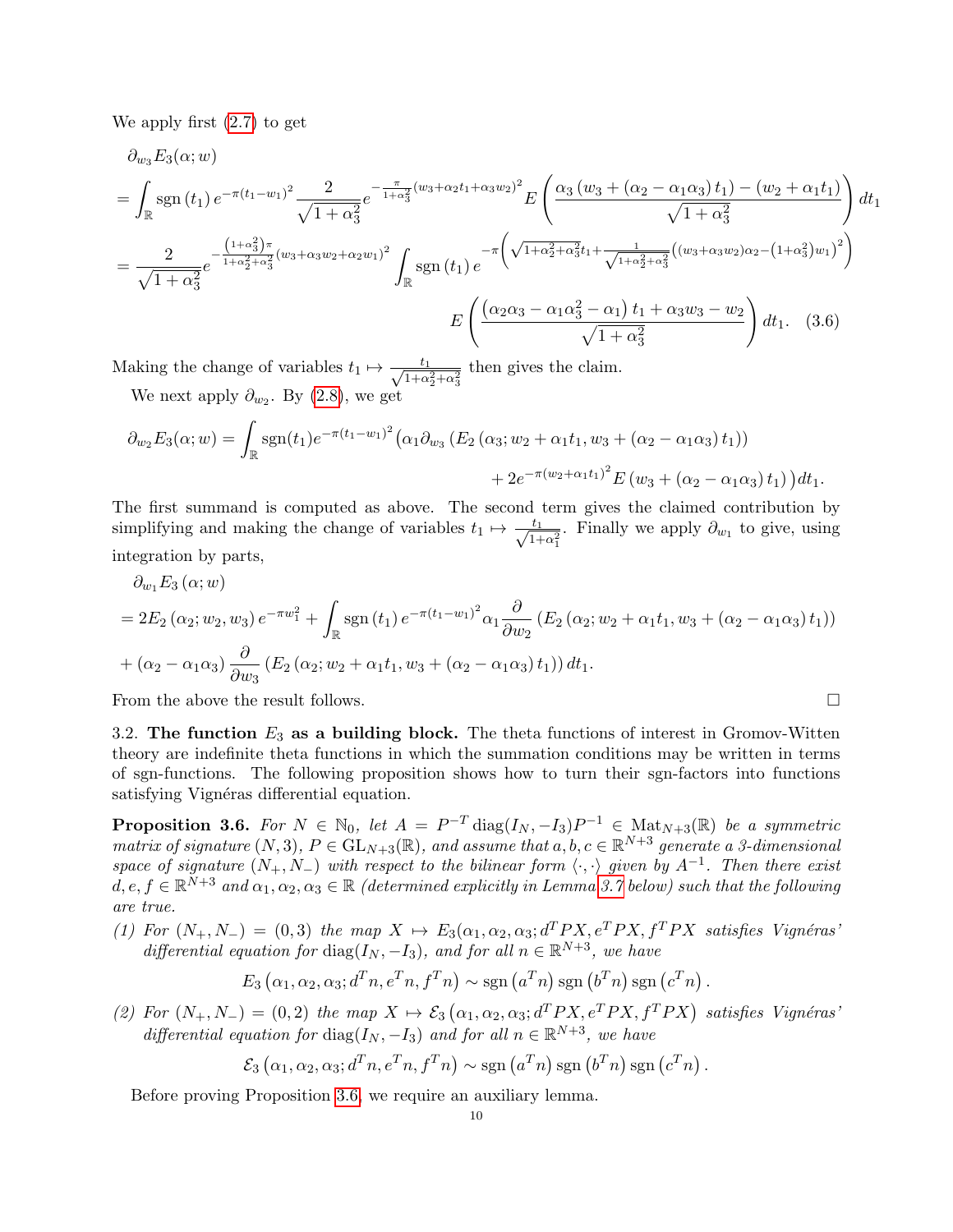<span id="page-10-0"></span>**Lemma 3.7.** Assume that  $a, b, c \in \mathbb{R}^{N+3}$  generate a 3-dimensional space of signature  $(0, 3)$  or  $(0, 2)$  with respect to a symmetric bilinear form  $\langle \cdot, \cdot \rangle$  of signature  $(N, 3)$  on  $\mathbb{R}^{N+3}$ . Then there exist pairwise orthogonal vectors  $d, e, f \in \mathbb{R}^{N+3} \setminus \{0\}$  and scalars  $\lambda, \mu, \nu \in \mathbb{R} \setminus \{0\}, \alpha_1, \alpha_2, \alpha_3 \in \mathbb{R}$ 

<span id="page-10-1"></span>
$$
d = \lambda a, \qquad e + \alpha_1 d = \mu b, \qquad f + \alpha_2 d + \alpha_3 e = \nu c \tag{3.7}
$$

such that squares of the norms of d, e, f are  $(-2, -2, -2)$  for signature  $(0, 3)$  and  $(-2, -2, 0)$  for signature  $(0, 2)$ , respectively. Explicitly, they can be defined (after permuting a, b, c such that span $\{a, b\}$ ) has signature  $(0, 2)$  as

$$
\begin{aligned}\n\lambda &:= \sqrt{\frac{-2}{\|a\|^2}}, \qquad \mu := \sqrt{\frac{-2\|a\|^2}{\|a\|^2\|b\|^2 - \langle a, b \rangle^2}}, \\
\rho &:= -\frac{\|c\|^2}{2} + \frac{\langle a, c \rangle^2}{2\|a\|^2} - \frac{1}{4} \mu^2 \left( \langle b, c \rangle - \frac{\langle a, b \rangle \langle a, c \rangle}{\|a\|^2} \right)^2, \qquad \nu &:= \begin{cases} |\rho|^{-\frac{1}{2}} & \text{if } \rho \neq 0, \\ 1 & \text{if } \rho = 0, \end{cases} \\
\alpha_1 &:= -\frac{\langle a, b \rangle}{2} \lambda \mu, \qquad \alpha_2 &:= -\frac{\langle a, c \rangle}{2} \lambda \nu, \qquad \alpha_3 &:= -\frac{1}{2} \mu \nu \left( \langle b, c \rangle + \frac{\langle a, b \rangle \langle a, c \rangle \lambda^2}{2} \right).\n\end{aligned}
$$

Furthermore,  $\rho \geq 0$  vanishes if and only if the signature is  $(0, 2)$ .

**Proof:** Since by assumption a and b generate a negative-definite two-dimensional space, we have  $||a||^2 < 0$ . The definition of  $\lambda$  directly yields that  $||d||^2 = -2$ . Because the space spanned by a and b is negative-definite, we in particular have  $||a||^2||b||^2 - \langle a, b \rangle^2 > 0$ . Therefore,  $\mu$  is a well-defined positive number. We then compute, using that  $||d||^2 = -2$  and the definition of  $\mu$ ,

$$
\langle d, e \rangle = \mu \langle d, b \rangle + 2\alpha_1 = \lambda \mu \langle a, b \rangle - \langle a, b \rangle \lambda \mu = 0,
$$
  
 
$$
||e||^2 = \langle \mu b - \alpha_1 d, e \rangle = \mu \langle b, \mu b - \alpha_1 \lambda a \rangle = \mu^2 ||b||^2 - \alpha_1 \lambda \mu \langle a, b \rangle = \mu^2 \left( ||b||^2 + \frac{1}{2} \langle a, b \rangle^2 \lambda^2 \right) = -2.
$$

Then by the choices of  $\alpha_2$  and  $\alpha_3$ , we obtain that f, as defined in [\(3.7\)](#page-10-1), is orthogonal to d and e, using  $\langle d, e \rangle = 0$ :

$$
\langle d, f \rangle = \langle d, \nu c - \alpha_2 d - \alpha_3 e \rangle = \nu \langle d, c \rangle + 2\alpha_2 = \lambda \nu \langle a, c \rangle - \lambda \nu \langle a, c \rangle = 0,
$$
  

$$
\langle e, f \rangle = \langle e, \nu c - \alpha_2 d - \alpha_3 e \rangle = \nu \langle e, c \rangle + 2\alpha_3 = \nu \langle \mu b - \alpha_1 \lambda a, c \rangle - \mu \nu \left( \langle b, c \rangle + \frac{\langle a, b \rangle \langle a, c \rangle \lambda^2}{2} \right)
$$
  

$$
= \frac{\langle a, b \rangle}{2} \lambda^2 \mu \nu \langle a, c \rangle - \mu \nu \frac{\langle a, b \rangle \langle a, c \rangle \lambda^2}{2} = 0.
$$

The above then yields

$$
||c||^2 = \nu^{-2} (||f||^2 - 2\alpha_2^2 - 2\alpha_3^2).
$$

Finally we rewrite

$$
\rho = -\frac{\|c\|^2}{2} + \frac{\langle a, c \rangle^2}{2\|a\|^2} + \frac{1}{4} \frac{2\|a\|^2}{\|a\|^2 \|b\|^2 - \langle a, b \rangle^2} \left( \langle b, c \rangle - \frac{\langle a, b \rangle \langle a, c \rangle}{\|a\|^2} \right)^2
$$
  
= 
$$
-\frac{\|c\|^2}{2} + \frac{\langle a, c \rangle^2}{2\|a\|^2} - \frac{1}{4} \left( -\frac{\|a\|^2 \|b\|^2 - \langle a, b \rangle^2}{2\|a\|^2} \right)^{-1} \left( \langle b, c \rangle - \frac{\langle a, b \rangle \langle a, c \rangle}{\|a\|^2} \right)^2
$$
  
= 
$$
-\frac{\|c\|^2}{2} - \frac{\langle a, c \rangle^2}{4} \lambda^2 - \frac{1}{4} \mu^2 \left( \langle b, c \rangle + \frac{\langle a, b \rangle \langle a, c \rangle \lambda^2}{2} \right)^2.
$$

Using the definition of  $\nu$  then yields

$$
||f||^2 = \nu^2 ||c||^2 + 2\frac{\langle a,c\rangle^2}{4}\lambda^2 \nu^2 + \frac{1}{2}\mu^2 \nu^2 \left(\langle b,c\rangle + \frac{\langle a,b\rangle \langle a,c\rangle \lambda^2}{2}\right)^2 = -2\nu^2 \rho = \begin{cases} 0 & \text{if } \rho = 0, \\ -2\operatorname{sgn}(\rho) & \text{if } \rho \neq 0. \end{cases}
$$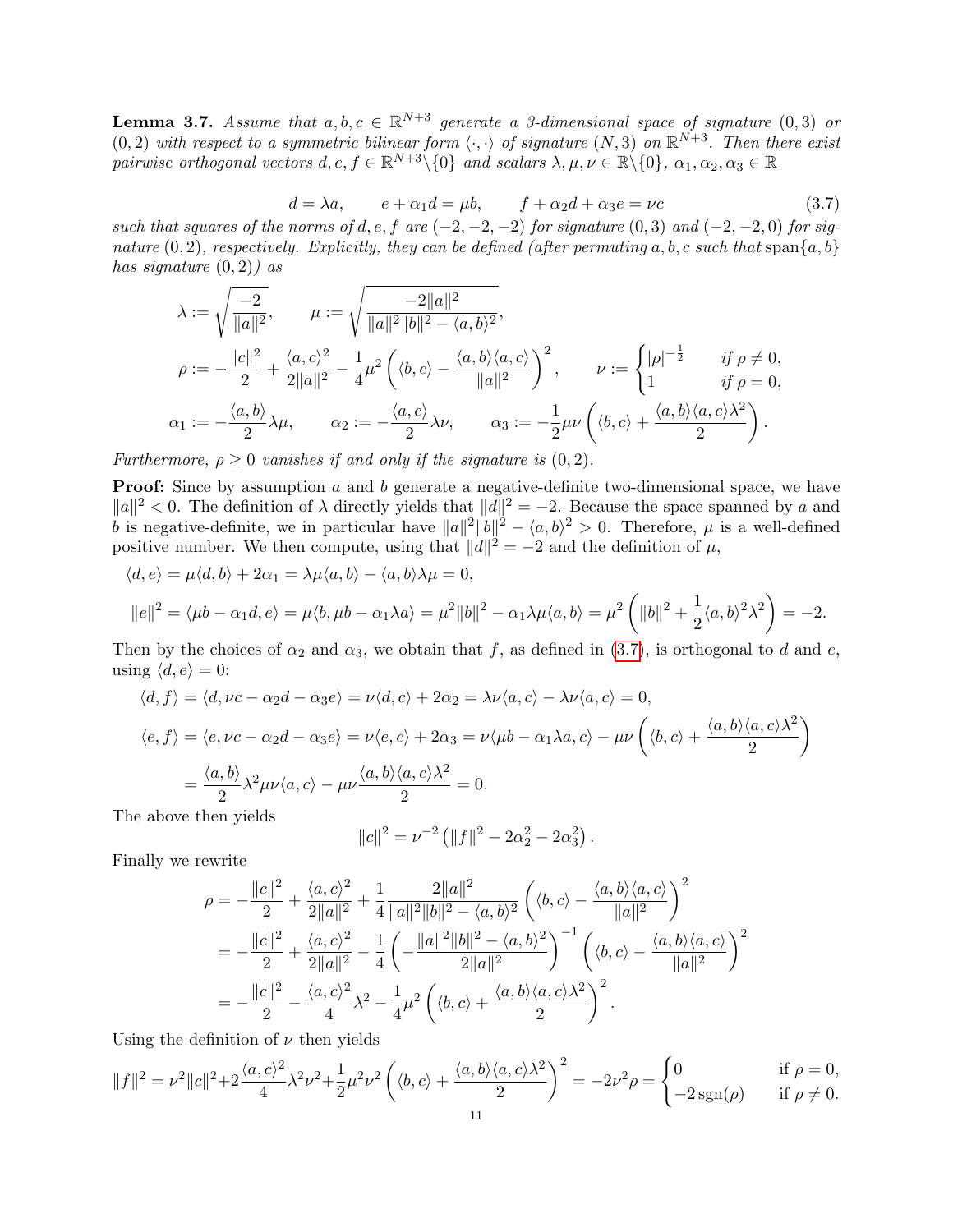This shows that  $\rho$  vanishes if and only if span $\{d, e, f\} = \text{span}\{a, b, c\}$  has signature  $(0, 2)$ . Since span $\{a, b, c\}$  is negative semi-definite,  $||f||^2 \leq 0$  and thus  $||f||^2 \in \{-2, 0\}$ . Therefore  $\nu = \rho^{-\frac{1}{2}} \geq 0$ if  $\rho \neq 0$  such that  $\nu$  agrees with the definition in the proposition.

We are now ready to prove Proposition [3.6.](#page-9-0)

**Proof of Proposition [3.6:](#page-9-0)** (1) We let  $d, e, f \in \mathbb{R}^{N+3}$  and  $\alpha_1, \alpha_2, \alpha_3 \in \mathbb{R}$  be as in Lemma [3.7.](#page-10-0) The definitions of  $\alpha_1, \alpha_2, \alpha_3, d, e, f$ , together with Lemma [3.1,](#page-5-0) ensure that the asymptotics hold. Lemma [3.7](#page-10-0) also implies that  $P^{T}d, P^{T}e, P^{T}f$  are pairwise orthogonal with squared norm  $-2$  each (with respect to  $D^{-1} = D := diag(I_N, -I_3)$ ). Combining this with Lemma [3.4](#page-7-0) and the chain rule then gives the claimed satisfaction of Vignéras' differential equation. (2) Lemma [3.7](#page-10-0) shows that  $v, w \in \{d, e, f\}$  satisfy

$$
-2\delta_{v,w} (1 - \delta_{f,v}) = \langle v, w \rangle = v^T A^{-1} w = v^T P D^{-1} P^T w = (P^T v)^T D P^T w.
$$

Therefore  $(P^T d, P^T e, P^T f)$  forms an orthogonal basis with norms squared  $(-2, -2, 0)$  with respect to  $D^{-1} = D$ . Note that there exists a subspace of signature (1, 3) with orthogonal basis  $(d, e, f_+, f_-)$ such that  $f = f_+ + f_-.$  Setting (note that  $||f_-\|| = ||f_+\||$ )

$$
w_{\varepsilon} := \frac{1}{\sqrt{2\|f_+\|^2 \varepsilon}} \left( (1 - \varepsilon)f_+ + (1 + \varepsilon)f_- \right),
$$

we compute  $||w_{\varepsilon}||^2 = -2$ . Therefore  $(P^T d, P^T e, P^T w_{\varepsilon})$  is an orthogonal basis with norms squared  $(-2, -2, -2)$  with respect to D. Just like the previous case, applying Lemma [3.4](#page-7-0) and the chain rule shows that

$$
X \mapsto E_3\left(\alpha_1, \frac{1}{\sqrt{2\|f_+\|^2 \varepsilon}}\alpha_2, \frac{1}{\sqrt{2\|f_+\|^2 \varepsilon}}\alpha_3; d^TPX, e^TPX, w_{\varepsilon}^TPX\right)
$$

is a solution of Vigneras' differential equation. The scalar factors for  $\alpha_2$  and  $\alpha_3$  ensure that the function has the right asymtotic behaviour.

 $\Box$ 

# 4. Lau and Zhou's explicit Gromov-Witten potential and simplifications for the PROOF OF THEOREM [1.1](#page-1-0)

In this section, we explicitly recall the functions arising in Gromov-Witten theory, which were studied by Lau and Zhou in [\[11\]](#page-20-2), as well the explicit summation formulas for them by Cho, Hong, Kim, and Lau [\[3\]](#page-20-1), and we start the investigation of their modularity properties. We assume throughout that  $a = (2, 3, 6)$  and study the function  $W_q(2, 3, 6)$  defined in [\[11\]](#page-20-2). Namely, noting that in the notation of [\[11\]](#page-20-2) we have  $q = q_d^{48}$ , and writing the resulting coefficients as functions of  $\tau$ , by (3.29) of [\[11\]](#page-20-2),  $W<sub>a</sub>(2,3,6)$  can be expanded as

$$
W_q(2,3,6) = q^{\frac{1}{8}}X^2 - q^{\frac{1}{48}}XYZ + c_Y(\tau)Y^3 + c_Z(\tau)Z^6 + c_{YZ2}(\tau)Y^2Z^2 + c_{YZ4}(\tau)YZ^4, \qquad (4.1)
$$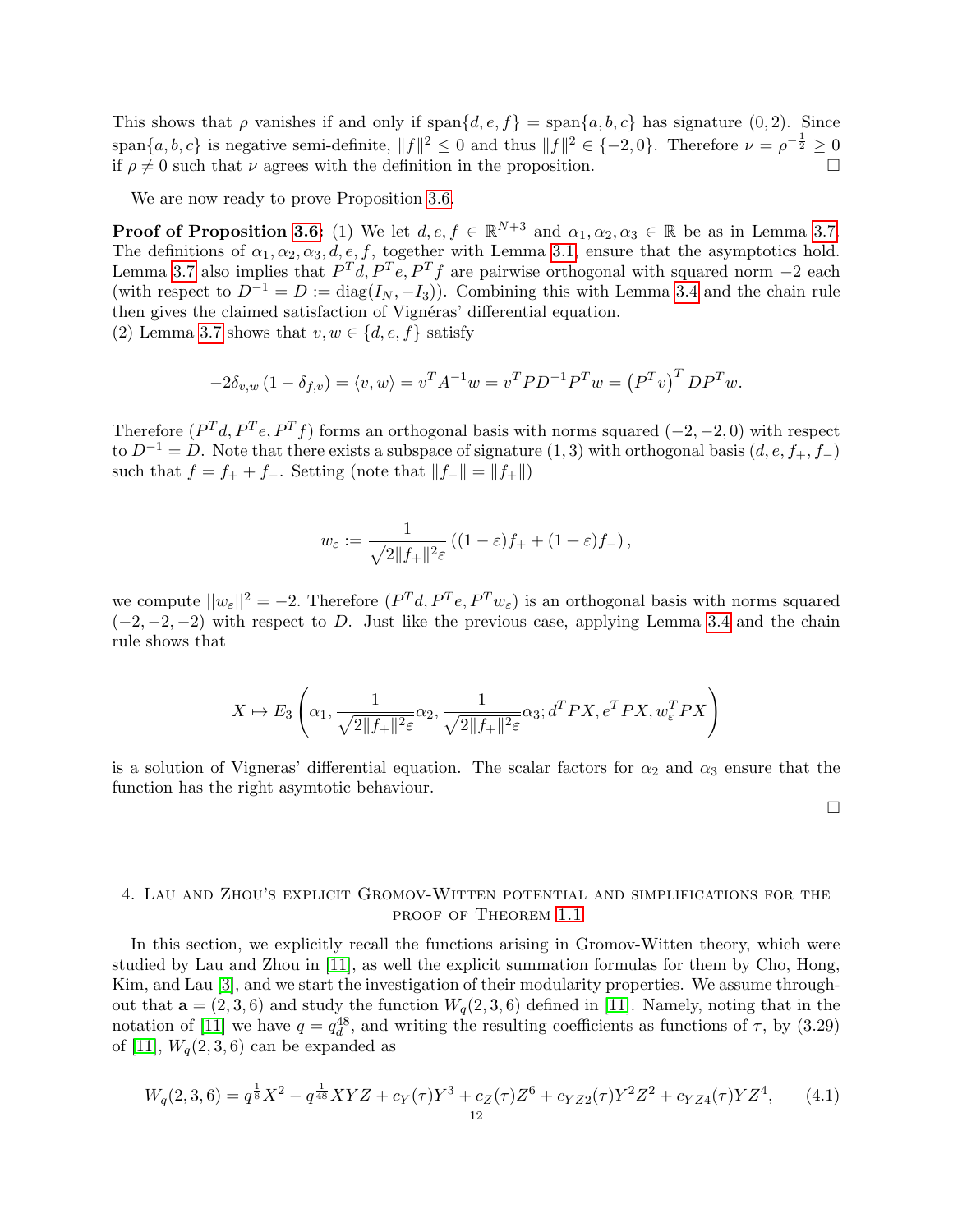where

$$
c_Y(\tau) := q^{\frac{3}{16}} \sum_{n \ge 0} (-1)^{n+1} (2n+1) q^{\frac{n(n+1)}{2}}, \tag{4.2}
$$

$$
c_{YZ2}(\tau) := q^{-\frac{1}{12}} \sum_{n \ge a \ge 0} \left( (-1)^{n+a} (6n - 2a + 8) q^{\frac{(n+2)(n+1)}{2} - \frac{a(a+1)}{2}} + (2n+4) q^{n+an+1-a^2} \right), \quad (4.3)
$$

$$
c_{YZ4}(\tau) := q^{-\frac{17}{48}} \sum_{\substack{a,b \ge 0 \\ n \ge a+b}} (-1)^{n+a+b} (6n - 2a - 2b + 7) q^{\frac{(n+1)(n+2)}{2} - \frac{a(a+1)}{2} - \frac{b(b+1)}{2}}, \tag{4.4}
$$

<span id="page-12-0"></span>
$$
c_Z(q) := q^{-\frac{5}{8}} \sum_{(n,a,b,c) \in T_1 \cup T_2 \cup T_3 \cup T_6} (-1)^{n+a+b+c} \frac{(6n-2a-2b-2c+6)}{\eta(n,a,b,c)} q^{A(n,a,b,c)}, \tag{4.5}
$$

where

$$
A(n, a, b, c) := {n+2 \choose 2} - {a+1 \choose 2} - {b+1 \choose 2} - {c+1 \choose 2},
$$
  
\n
$$
T_6 := \{(3a, a, a, a) : a \in \mathbb{N}_0\},
$$
  
\n
$$
T_3 := \{(3a + k, a, a, a) : a \in \mathbb{N}_0, k \in \mathbb{N}\},
$$
  
\n
$$
T_2 := \{(a + b + c, a, b, c) : a, b, c \in \mathbb{N}_0 \text{ such that } a < \min(b, c) \text{ or } a = c < b\},
$$
  
\n
$$
T_1 := \{(a + b + c + k, a, b, c) : k \in \mathbb{N}, a, b, c \in \mathbb{N}_0 \text{ such that } a < \min(b, c) \text{ or } a = c < b\},
$$
  
\n
$$
\eta(n, a, b, c) := j \text{ if } (n, a, b, c) \in T_j.
$$

Note that the authors in  $[3]$  and  $[11]$  have an extra condition "distinct" in  $T_1$ . This turns out to just be a typo.

In [\[2\]](#page-20-5) modularity properties of  $c_Y, c_{YZ2}$ , and  $c_{YZ4}$  were laid out and proven. We are thus left to investigate the hardest piece  $c_Z$ . The following lemma decomposes  $c_Z$  into 3 simpler pieces.

Lemma 4.1. We have

$$
q^{\frac{5}{4}}c_{Z}(\tau) = F_{1}(\tau) - F_{2}(\tau) - \frac{2}{3}F_{3}(\tau), \quad \text{where}
$$

$$
F_{1}(\tau) := \left(\sum_{\substack{a,b,c \ge 0 \\ b>0 \\ a < \min(b,c)}} - \sum_{\substack{a,b,c < 0 \\ b \le 0 \\ a \ge \max(b,c)}} \right) (-1)^{k} (3k + 2a + 2b + 2c + 3) q^{\frac{k^{2}}{2} + \frac{3k}{2} + ab + ac + ak + bc + bk + ck + a + b + c + 1},
$$
\n
$$
(4.6)
$$

$$
F_2(\tau) := \frac{1}{2} \left( \sum_{a,b \ge 0} - \sum_{a,b < 0} \right) (6a + 2b + 3) q^{3a^2 + 2ab + 3a + b + 2}, \tag{4.7}
$$

$$
F_3(\tau) := \frac{3}{4} \left( \sum_{a,k \ge 0} - \sum_{a,k < 0} \right) (-1)^k (2a + k + 1) q^{3a^2 + 3ak + 3a + \frac{k^2}{2} + \frac{3k}{2} + 1}.
$$
\n(4.8)

Proof: Let

$$
f_j(\tau) := \frac{1}{j} \sum_{(n,a,b,c) \in T_j} \widetilde{g}(n,a,b,c;\tau), \qquad \widetilde{g}(n,a,b,c;\tau) = (-1)^{n+a+b+c} (6n - 2a - 2b - 2c + 6) q^{A(n,a,b,c)}
$$

and  $g(k, a, b, c; \tau) := \tilde{g}(a + b + c + k, a, b, c; \tau)$  and split

$$
f_1(\tau) = f_{11}(\tau) + f_{12}(\tau), \qquad f_2(\tau) = f_{21}(\tau) + f_{22}(\tau)
$$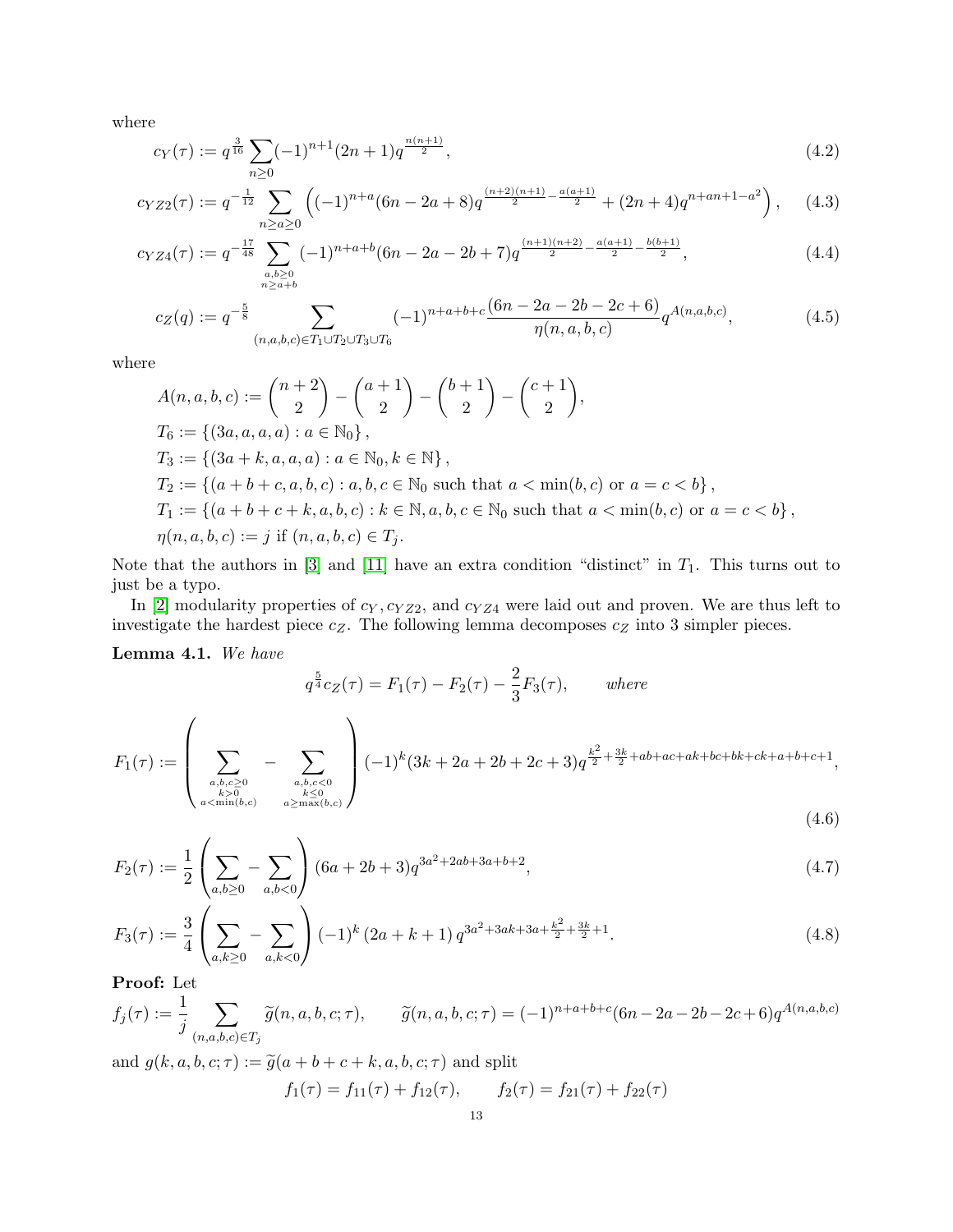with

$$
f_{11}(\tau) := \sum_{\substack{a,b,c \ge 0, k>0 \\ a < \min(b,c) \\ f_{21}(\tau) := \frac{1}{2} \sum_{\substack{a,b,c \ge 0, k=0 \\ a < \min(b,c) \\ a < \min(b,c)}} g(k, a, b, c; \tau), \qquad f_{12}(\tau) := \frac{1}{2} \sum_{\substack{a,b,c \ge 0, k>0 \\ b < a, b, c \ge 0, k=0}} g(k, a, b, c; \tau).
$$

Note that

$$
\widetilde{g}(-n-3, -a-1, -b-1, -c-1) = \widetilde{g}(n, a, b, c),
$$
  

$$
g(-k, -a-1, -b-1, -c-1) = g(k, a, b, c),
$$

which we use repeatedly. We now compute

$$
= \frac{1}{2} \left( \sum_{\substack{a,b,c \ge 0, k>0 \\ a < \min(b,c)}} - \sum_{\substack{a,b,c,k < 0 \\ a > \max(b,c)}} \right) g(k,a,b,c;\tau) = \frac{1}{2} \left( \sum_{\substack{a,b,c \ge 0, k>0 \\ a < \min(b,c)}} - \sum_{\substack{a,b,c < 0, k \le 0 \\ a > \max(b,c)}} \right) g(k,a,b,c;\tau) - f_{21}(\tau),
$$

and similarly

$$
f_{12}(\tau) + 2f_{22}(\tau) = \sum_{\substack{a,b,c \ge 0, k>0 \\ c = a0 \\ c = a  
= 
$$
\frac{1}{2} \sum_{\substack{a,b,c,k \ge 0 \\ a = \min(b,c) \\ a = \max(b,c)}} g(k, a, b, c; \tau) - \frac{1}{2} \sum_{\substack{a,b,c,k \ge 0 \\ c = a=b}} g(k, a, b, c; \tau)
$$
  
= 
$$
-\frac{1}{2} \sum_{\substack{a,b,c < 0, k \le 0 \\ a = \max(b,c)}} g(k, a, b, c; \tau) - \frac{3}{2} f_3(\tau) - \frac{6}{2} f_6(\tau).
$$
$$

Therefore

$$
f_1(\tau) + f_2(\tau) + f_{22}(\tau) + \frac{3}{2}f_3(\tau) + 3f_6(\tau) = f_{11}(\tau) + f_{12}(\tau) + f_{21}(\tau) + 2f_{22}(\tau) + \frac{3}{2}f_3(\tau) + 3f_6(\tau)
$$
  
=  $\frac{1}{2} \left( \sum_{\substack{a,b,c \ge 0, k>0 \\ a < \min(b,c)}} - \sum_{\substack{a,b,c < 0, k \le 0 \\ a > \max(b,c)}} \right) g(k, a, b, c; \tau) - \frac{1}{2} \sum_{\substack{a,b,c < 0, k \le 0 \\ a = \max(b,c)}} g(k, a, b, c; \tau)$   
=  $\frac{1}{2} \left( \sum_{\substack{a,b,c \ge 0, k>0 \\ a < \min(b,c)}} - \sum_{\substack{a,b,c < 0, k \le 0 \\ a \ge \max(b,c)}} \right) g(k, a, b, c; \tau) = F_1(\tau).$ 

For  $f_{22}$ , we find that

$$
f_{22}(\tau) = \frac{1}{2} \sum_{\substack{a,b,c \ge 0 \\ c=ab}} \right) g(0, a, b, c; \tau)
$$

$$
= \frac{1}{4} \left( \sum_{\substack{a,b,c \ge 0 \\ c=ab}} \right) g(0, a, b, c; \tau) - \frac{3}{2} f_6(\tau).
$$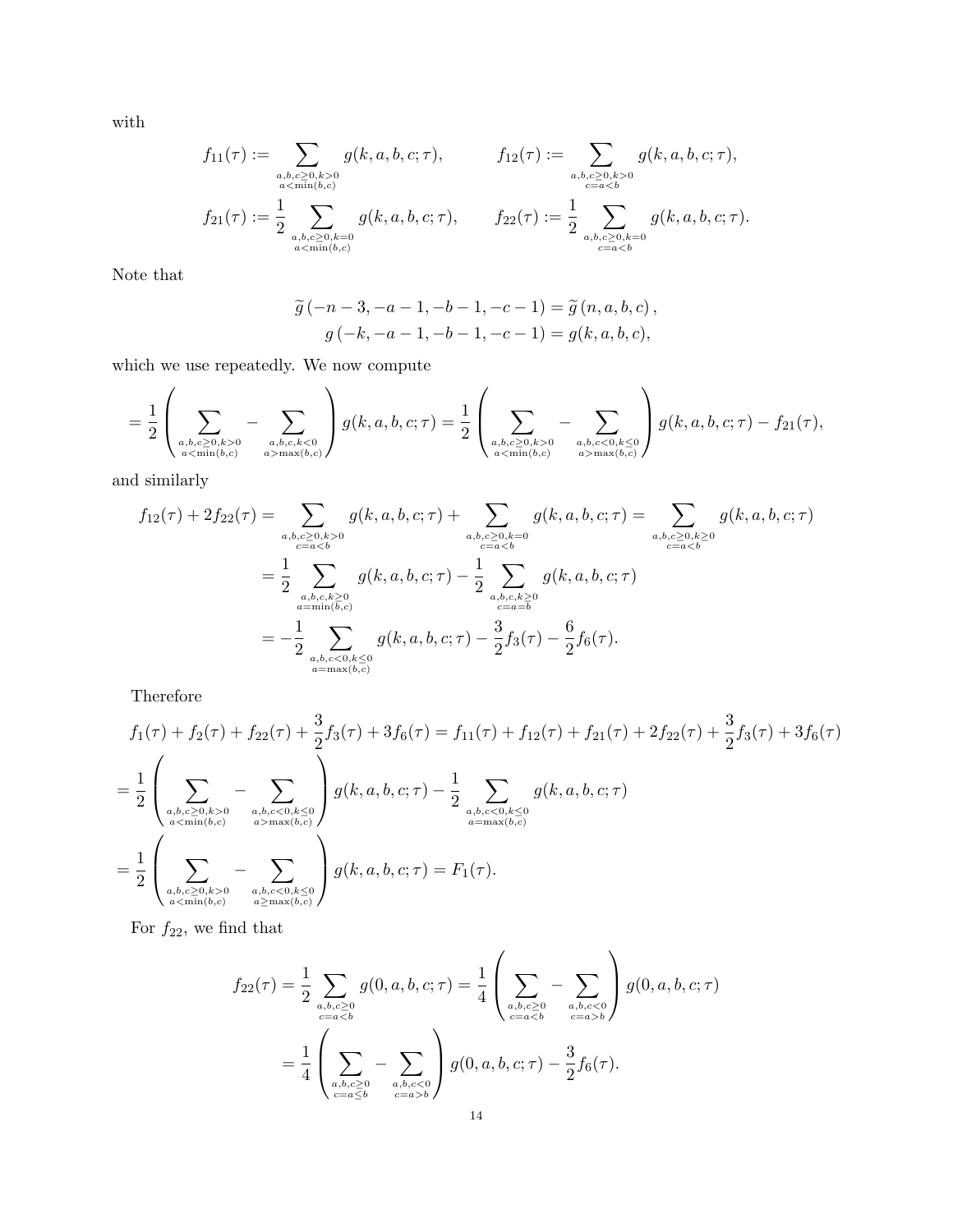Making the change of variables  $b \mapsto b + a$ , we obtain that the first sum equals

$$
\frac{1}{4} \left( \sum_{a,b \ge 0} - \sum_{a,b < 0} \right) g(0, a, a+b, a; \tau) = \frac{1}{4} \left( \sum_{a,b \ge 0} - \sum_{a,b < 0} \right) (12a + 4b + 6) q^{3a^2 + 2ab + 3a + b + 2} = F_2(\tau).
$$

Finally, we compute

$$
3f_3(\tau) + 3f_6(\tau) = \sum_{\substack{a=b=c\geq 0\\k>0}} g(k, a, b, c) + \frac{1}{2} \sum_{\substack{a=b=c\geq 0\\k=0}} g(k, a, b, c; \tau)
$$
  
= 
$$
\frac{1}{2} \left( \sum_{\substack{a=b=c\geq 0\\k>0}} - \sum_{\substack{a=b=c<0\\k<0}} \right) g(k, a, b, c; \tau) + \frac{1}{2} \sum_{\substack{a=b=c>0\\k=0}} g(k, a, b, c; \tau)
$$
  
= 
$$
\frac{1}{2} \left( \sum_{\substack{a=b=c\geq 0\\k\geq 0}} - \sum_{\substack{a=b=c<0\\k<0}} \right) g(k, a, b, c; \tau)
$$
  
= 
$$
\frac{1}{2} \left( \sum_{a,k\geq 0} - \sum_{a,k<0} (-1)^k (12a + 6k + 6) q^{3a^2 + 3ak + 3a + \frac{k^2}{2} + \frac{3k}{2} + 1} = 4F_3(\tau).
$$

Combining completes the proof.  $\Box$ 

<span id="page-14-0"></span>**Lemma 4.2.** The functions  $F_2$  and  $F_3$  have modular completions.

**Proof:** We view  $F_2$  as derivatives of indefinite theta series with additional Jacobi variables (where  $\zeta_j := e^{2\pi i z_j}$ 

$$
F_2(z_1, z_2; \tau) := \zeta_2^{\frac{3}{2}} \left( \sum_{a,b \ge 0} - \sum_{a,b < 0} \right) (-1)^a \zeta_1^a \zeta_2^b q^{\frac{3a(a+1)}{2} + ab}.
$$

Then

$$
F_2(\tau) = \frac{q^{\frac{1}{2}}}{4} \left[ \left( 12\zeta_1 \frac{\partial}{\partial \zeta_1} + 4\zeta_2 \frac{\partial}{\partial \zeta_2} + 3 \right) F_2(z_1, z_2; \tau) \right]_{\zeta_1 = -1 \atop q \to q^2}.
$$

Define

$$
\widehat{F}_2(z_1, z_2; \tau) := F_2(z_1, z_2; \tau) + \frac{i}{2} \sum_{k=0}^2 \zeta_2^k \vartheta(z_1 + k\tau; 3\tau) R(3z_2 - z_1 - k\tau; 3\tau),
$$

where (with  $z = x + iy$ )

$$
\vartheta(z;\tau) := \sum_{n \in \frac{1}{2} + \mathbb{Z}} e^{2\pi i n \left(z + \frac{1}{2}\right)} q^{\frac{n^2}{2}} = -i q^{\frac{1}{8}} e^{-\pi i z} \prod_{n \ge 1} (1 - q^n) \left(1 - e^{2\pi i z} q^{n-1}\right) \left(1 - e^{-2\pi i z} q^n\right),
$$
  

$$
R(z;\tau) := \sum_{n \in \frac{1}{2} + \mathbb{Z}} \left(\text{sgn}(n) - E\left(\left(n + \frac{y}{v}\right) \sqrt{2v}\right)\right) (-1)^{n - \frac{1}{2}} q^{-\frac{n^2}{2}} e^{-2\pi i n z}.
$$

Setting

$$
\widehat{F}_2(\tau) := \frac{q^{\frac{1}{2}}}{4} \left[ \left( 12\zeta, \frac{\partial}{\partial \zeta_1} + 4\zeta_2 \frac{\partial}{\partial \zeta_2} + 3 \right) \widehat{F}\left(z_1, z_2; \tau\right) \right]_{\substack{\zeta_1 = 1 \\ q \to q^2}}.
$$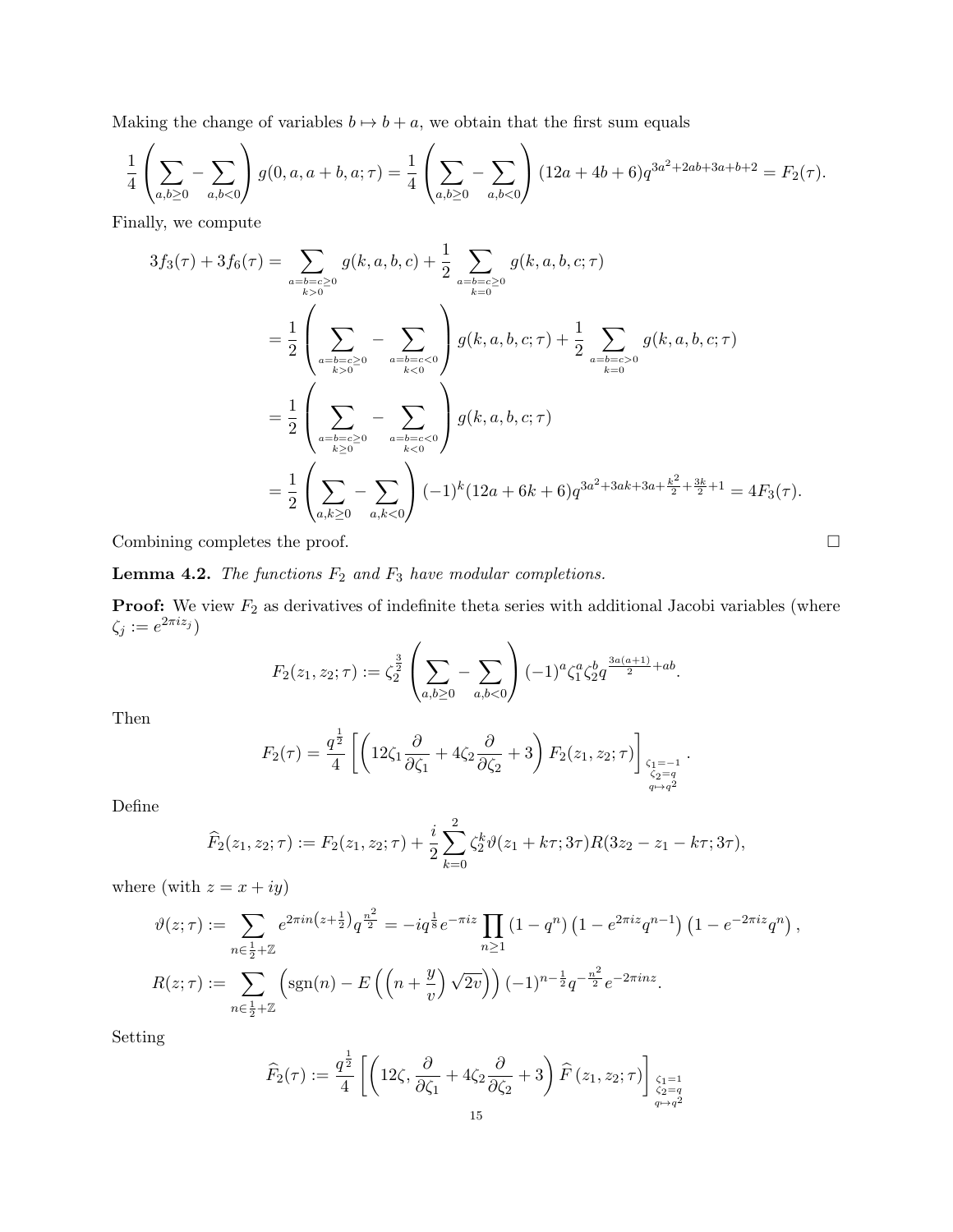we have  $\widehat{F}_2^+ = F_2$ . Using [\[14\]](#page-20-13) we see that we have, for  $\binom{a}{c}\in SL_2(\mathbb{Z})$  and  $n_1, n_2, m_1, m_2 \in \mathbb{Z}$ ,

$$
\widehat{F}_2\left(\frac{z_1}{c\tau+d}, \frac{z_2}{c\tau+d}; \frac{a\tau+b}{c\tau+d}\right) = (c\tau+d)e^{\frac{\pi ic\left(-3z_2^2+2z_1z_2\right)}{c\tau+d}}\widehat{F}_2\left(z_1, z_2; \tau\right),
$$
\n
$$
\widehat{F}_2\left(z_1 + n_1\tau + m_1, z_2 + n_2\tau + m_2\right) = (-1)^{n_1+m_1} \zeta_2^{3n_2-n_1} \zeta_1^{-n_2} q^{\frac{3n_2^2}{2}-n_1n_2} \widehat{F}_2\left(z_1, z_2; \tau\right).
$$

From this one can then derive the transformation law of  $F_2(z_1+\frac{1}{2})$  $\frac{1}{2}$ ,  $z_2 + \frac{\tau}{2}$  $\frac{\tau}{2}$ ;  $\tau$ ). Taking the appropriate derivatives with respect to  $z_1$  and  $z_2$  then gives additional terms involving  $1, \tau, \tau^2$  which can be removed with the help of  $1/v$ -terms (or using powers of the weight 2 Eisenstein series). This yields the modular completion. The shadow of  $F_2(\tau)$  can be determined using [\(2.7\)](#page-4-2) and [\(2.8\)](#page-4-3) for  $F_3(z_1, z_2; \tau)$  and then applying the appropriate Jacobi derivatives.

We next turn to  $F_3$  and define the Jacobi version of  $F_3$ 

$$
F_3(z_1, z_2; \tau) := \left(\sum_{a,b \ge 0} - \sum_{a,b < 0}\right) \zeta_1^a \zeta_2^b q^{3a^2 + \frac{b^2}{2} + 3ab}.
$$

Then

$$
F_3(\tau) = \frac{3q}{4} \left[ \left( 2\zeta_1 \frac{\partial}{\partial \zeta_1} + \zeta_2 \frac{\partial}{\partial \zeta_2} + 1 \right) F_3(z_1, z_2; \tau) \right]_{\zeta_1 = q^3 \atop \zeta_2 = -q^{\frac{3}{2}}}.
$$

Writing

$$
F_3(z_1, z_2; \tau) = \frac{1}{2} \sum_{a, b \in \mathbb{Z}} \left( \text{sgn}\left(a + \frac{1}{2}\right) + \text{sgn}\left(b + \frac{1}{2}\right) \right) \zeta_1^a \zeta_2^b q^{\frac{1}{2}Q(a, b)}
$$

with  $Q(a, b) := 6a^2 + b^2 + 6ab$ , we obtain the completion

$$
\widehat{F}_3(z_1, z_2; \tau) := \frac{1}{2} \sum_{a,b \in \mathbb{Z}} \left( E\left(\sqrt{v} \left(\sqrt{6a} + \frac{1}{2} + y_1\right)\right) - E\left(\sqrt{v} \left(b + \frac{1}{2} + y_2\right)\right) \right) \zeta_1^a \zeta_2^b q^{\frac{1}{2}Q(a,b)}.
$$

The proof then follows as before.  $\Box$ 

# 5. AN INDEFINITE THETA FUNCTION OF SIGNATURE  $(1, 3)$

A key in understanding  $F_1$  is the following indefinite theta function

$$
\Theta(z;\tau) := \Theta_{0,\mathbb{Z}^4,A,\widehat{p},0}(z;\tau),
$$

where 
$$
A := \begin{pmatrix} 1 & 1 & 1 & 1 \\ 1 & 1 & 0 & 1 \\ 1 & 1 & 1 & 0 \end{pmatrix}
$$
, and  
\n
$$
\widehat{p}(\ell) := -E(\ell_1) - E(\sqrt{2}\ell_2) + E(\ell_3 - \ell_1) E_2 \left( \frac{1}{\sqrt{3}}; \ell_1, \frac{1}{\sqrt{3}} (-\ell_2 - \ell_3 + 2\ell_4) \right)
$$
\n
$$
+ E_3 \left( \frac{1}{\sqrt{3}}, -\frac{1}{\sqrt{2}}, -\sqrt{\frac{3}{2}}; \ell_3 - \ell_2, \frac{1}{\sqrt{3}} (-\ell_2 - \ell_3 + 2\ell_4), \sqrt{\frac{2}{3}} (\ell_2 + \ell_3 + \ell_4) \right)
$$
\n
$$
+ \operatorname{sgn}(\ell_1 + \ell_2 + \ell_3) \left( E(\ell_1) E(\ell_3 - \ell_2) - E_2(1; \ell_1, -\ell_1 - 2\ell_2) + E_2(-1; \ell_3 - \ell_2, \ell_2 + \ell_3) + 1 \right)
$$
\n
$$
+ \operatorname{sgn}(\ell_1 + \ell_2 + \ell_4) \left( E(\ell_1) E(\ell_4 - \ell_2) - E_2(1; \ell_1, -\ell_1 - 2\ell_2) + E_2(-1; \ell_4 - \ell_2, \ell_2 + \ell_4) + 1 \right).
$$

**Theorem 5.1.** The function  $\Theta$  transforms like a vector-valued Jacobi form.

There are two main steps that have to be made: convergence and showing that  $\hat{p}$  satisfies Vignéras' differential equation.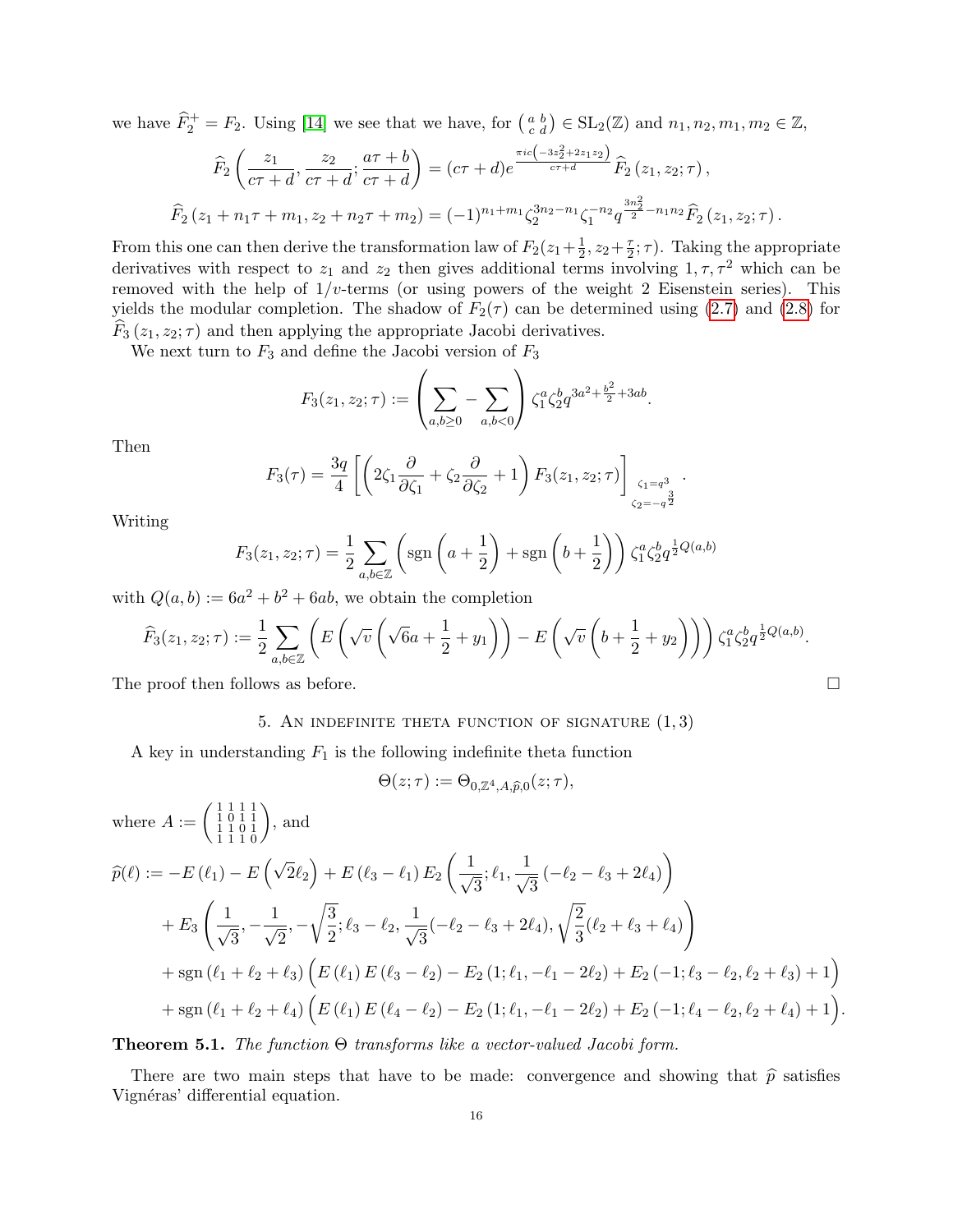<span id="page-16-0"></span>**Proposition 5.2.** The theta series  $\Theta_{0,\mathbb{Z}^4, A, p,0}(z;\tau)$ , as well as its modular completion  $\Theta_{0,\mathbb{Z}^4, A, \widehat{p},0}(z;\tau)$ converges absolutely and uniformly on compact subsets of  $\{(z,\tau)\in\mathbb{C}^n\times\mathbb{C}:B(c_j,\frac{y_j}{n})\}$  $(v_i, \widetilde{\mathcal{L}}) \notin \mathbb{Z}$   $(j \in$  $\{0, 1, 2, 3\}\}$ . Here

$$
p(\ell) := \left(\text{sgn}\left(c_0^T\ell\right) + \text{sgn}\left(c_1^T\ell\right)\right) \left(\text{sgn}\left(c_0^T\ell\right) + \text{sgn}\left(c_2^T\ell\right)\right) \left(\text{sgn}\left(c_1^T\ell\right) + \text{sgn}\left(c_3^T\ell\right)\right)
$$

$$
= \left(\text{sgn}\left(\ell_1\right) + \text{sgn}\left(\ell_2\right)\right) \left(\text{sgn}\left(\ell_2\right) + \text{sgn}\left(\ell_3 - \ell_2\right)\right) \left(\text{sgn}\left(\ell_1\right) + \text{sgn}\left(\ell_4 - \ell_2\right)\right)
$$

with  $c_0 := (0, 1, 0, 0)^T, c_1 := (1, 0, 0, 0)^T, c_2 := (0, -1, 1, 0)^T$  and  $c_3 := (0, -1, 0, 1)^T$ .

Proof: We begin by proving (absolute local uniform) convergence of the holomorphic theta series  $\Theta_{0,\mathbb{Z}^4,A,p,0}$ , so that it suffices to additionally prove the convergence of  $\Theta_{0,\mathbb{Z}^4,A,\widehat{p},-p,0} = \Theta_{0,\mathbb{Z}^4,A,\widehat{p},0} - \Theta_{0,\mathbb{Z}^4,A,\widehat{p},0}$  $\Theta_{0,\mathbb{Z}^4, A, p,0}$ . We also note that for  $(z, \tau)$  lying in the stated range, we have  $B(c_j, n+\frac{y}{v})$  $(v<sub>v</sub>) \neq 0$  for all  $n \in \mathbb{Z}$ .

The proof of the convergence of the holomorphic theta function is a straightforward generalization of the proof by Zwegers [\[15\]](#page-20-7) and Alexandrov, Banerjee, Manschot, and Pioline [\[1\]](#page-20-6). We rewrite

$$
\left(\operatorname{sgn}\left(c_k^T\ell\right) + \operatorname{sgn}\left(c_j^T\ell\right)\right) = \left(\operatorname{sgn}\left((A^{-1}c_k)^T A \ell\right) + \operatorname{sgn}\left((A^{-1}c_j)^T A \ell\right)\right)
$$

in p and observe that

$$
\left| q^{Q(n)} \zeta^{An} \right| = \exp \left( - \pi v n^T A n - 2 \pi y^T A n \right) = \exp \left( -2 \pi Q \left( \sqrt{v} \left( n + \frac{y}{v} \right) \right) \right) \exp \left( \frac{2 \pi Q(y)}{v} \right),
$$

so that

$$
\sum_{n \in \mu + L} \left| p\left(\sqrt{v}\left(n + \frac{y}{v}\right)\right) q^{Q(n)} \zeta^{An} \right| = e^{\frac{2\pi Q(y)}{v}} \sum_{n \in \mu + L} \left| p\left(\sqrt{v}\left(n + \frac{y}{v}\right)\right) \right| e^{-2\pi Q\left(\sqrt{v}\left(n + \frac{y}{v}\right)\right)}.
$$

Therefore we need to investigate

$$
\sum_{m \in \Lambda} p(m) e^{-2\pi Q(m)}
$$

for  $\Lambda$  some lattice. Note that  $B(c_j, m) = c_j^T A m = (Ac_j)^T m$ . Since the sgn $(c_j^T A m)$  do not vanish,  $p(m) \neq 0$  only if all  $sgn(c_j^T Am)$  are equal. Therefore we obtain  $B(c_j, m)B(c_k, m) > 0$  for all  $j, k \in \{0, 1, 2, 3\}$  whenever  $p(m) \neq 0$ . The matrix

$$
\begin{pmatrix}\nB(m, m) & B(c_0, m) & B(c_1, m) & B(c_2, m) & B(c_3, m) \\
B(c_0, m) & B(c_0, c_0) & B(c_0, c_1) & B(c_0, c_2) & B(c_0, c_3) \\
B(c_1, m) & B(c_0, c_1) & B(c_1, c_1) & B(c_1, c_2) & B(c_1, c_3) \\
B(c_2, m) & B(c_0, c_2) & B(c_1, c_2) & B(c_2, c_2) & B(c_2, c_3) \\
B(c_3, m) & B(c_0, c_3) & B(c_1, c_3) & B(c_2, c_3) & B(c_3, c_3)\n\end{pmatrix}
$$

has determinant zero. We refer to the bottom right  $4 \times 4$  block as G, which has negative determinant. Both of these statements come from the fact that span $\{c_0, c_1, c_2, c_3\}$  has signature (1, 3). Furthermore, a Laplace expansion along the first column and then another along the first row lets us write the determinant as

$$
0 \ge B(m, m) \det(G) - \sum_{k=0}^{3} B(c_k, m)^2 \det((G_{p,q})_{p,q \ne k})
$$
  
- 2 
$$
\sum_{0 \le j < k \le 3} (-1)^{k+j} B(c_j, m) B(c_k, m) \det((G_{p,q})_{p \ne k, q \ne j}).
$$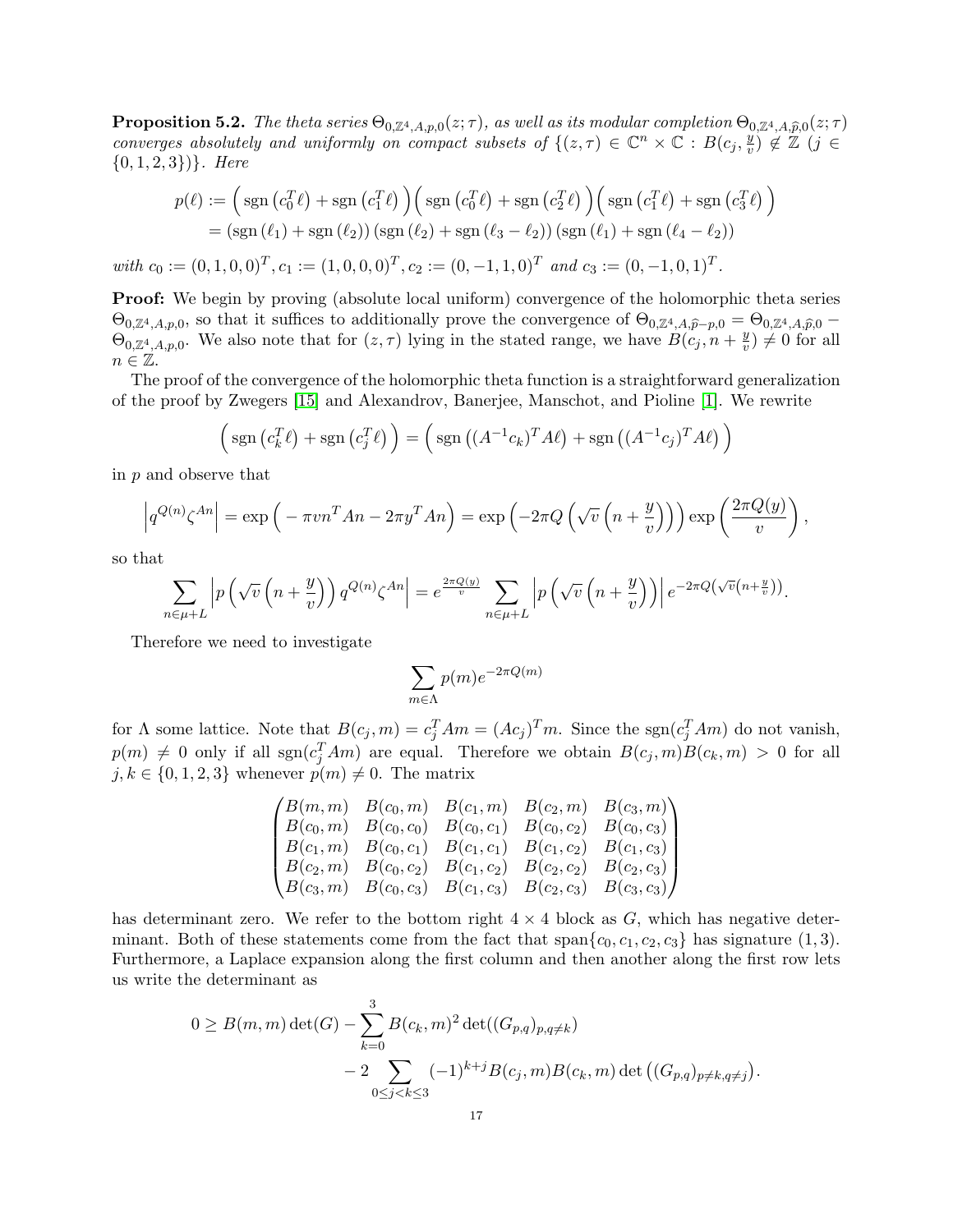Now note that  $\det((G_{p,q})_{p,q\neq k}) \leq 0$  since the space span $\{c_p: p \neq k\}$  has signature  $(0,3)$  or  $(0,2)$ and the sgn  $(\det ((G_{p,q})_{p\neq k,q\neq j})) = (-1)^{k+j+1}$  by direct calculation. Therefore, whenever it is  $B(c_i, m)B(c_k, m) \ge 0$  for all  $j, k \in \{0, 1, 2, 3\}$  we obtain

$$
B(m, m) = \det(G)^{-1} \Bigg( \sum_{k=0}^{3} B(c_k, m)^2 \det((G_{p,q})_{p,q \neq k})
$$
  
\n
$$
- 2 \sum_{0 \leq j < k \leq 3} B(c_j, m) B(c_k, m) |\det((G_{p,q})_{p \neq k, q \neq j})| \Bigg)
$$
  
\n
$$
= |\det(G)|^{-1} \Bigg( \sum_{k=0}^{3} B(c_k, m)^2 |\det((G_{p,q})_{p,q \neq k})|
$$
  
\n
$$
+ 2 \sum_{0 \leq j < k \leq 3} |B(c_j, m) B(c_k, m) \det((G_{p,q})_{p \neq k, q \neq j})| \Bigg) =: K(m) \geq 0.
$$

If  $p(m) \neq 0$ , then at most two  $B(c_i, m)$  vanish, such that some terms in the second sum do not vanish and the inequality is strict. Therefore, with  $p(m) \leq 8$ , we obtain

$$
\sum_{m \in \Lambda} p(m) e^{-2\pi Q(m)} \le 8 \sum_{m \in \Lambda} e^{-2\pi K(m)}.
$$

Now since none of the determinants in the second sum of  $K(m)$  vanishes and the  $B(c_j, m)$  do not vanish, we obtain for some constant  $c > 0$  that

$$
K(m) \geq c \min(|B(c_j, m)|),
$$

which yields exponential decay of  $e^{-2\pi K(m)}$  as  $||m|| \to \infty$  and thus the convergence (uniform on compact sets with respect to translations of  $\Lambda$ ) of

$$
\sum_{m \in \Lambda} p(m) e^{-2\pi Q(m)} \le 8 \sum_{m \in \Lambda} e^{-2\pi K(m)} < \infty.
$$

Next we treat the difference between the holomorphic part and the modular completion. By multiplying out p and coupling the terms of p and  $\hat{p}$  appropriately, we get a sum of series over terms which have either the shape

$$
\left(-E_3(\alpha; B(d_1,m), B(d_2,m), B(d_3,m))+\prod_{j\in\{0,1,2,3\}\setminus\{\ell\}}\text{sgn}(B(c_j,m))\right)q^{Q(n)}e^{2\pi iB(z,n)},
$$

where  $d_1, d_2 + \alpha_1 d_1, d_3 + \alpha_2 d_1 + \alpha_3 d_2$  are the  $c_j$  appearing in the product or the same shape with  $E_3$  replaced by  $\mathcal{E}_3$  or

$$
(sgn(B(c_{\ell}, m)) - E(B(c_{\ell}, m)))
$$
sgn $(B(c_k, m))^2 q^{Q(n)} e^{2\pi i B(z, n)}$ 

for some  $(k, \ell) \in \{(0, 1), (0, 3), (1, 0), (1, 2)\}.$  In a similar fashion as in the proof of Theroem 4.2 of [\[1\]](#page-20-6), one can decompose each of these terms into a sum of integrals decaying square-exponentially in some directions  $\{c_{j_1}, \ldots, c_{j_k}\}\$  (i.e., it grows like  $e^{-\pi \sum_k B(c_{j_k}, m)^2}$  in additionto the general factor  $e^{-\pi 2Q(m)}$ ). By combining the integrals of the same decay from different terms, one obtains cancellation of the sign-terms whenever the integrals times do not decay. This gives convergence of the the theta function. Further details can also be found in the second author's doctoral thesis [\[8\]](#page-20-14). Therefore the theta series  $\Theta_{0,\mathbb{Z}^4,A,p-\widehat{p},0}$  and  $\Theta_{0,\mathbb{Z}^4,A,\widehat{p},0}$  converge.

We next turn to proving that Vignéras' differential equation is satisfied in our situtaion.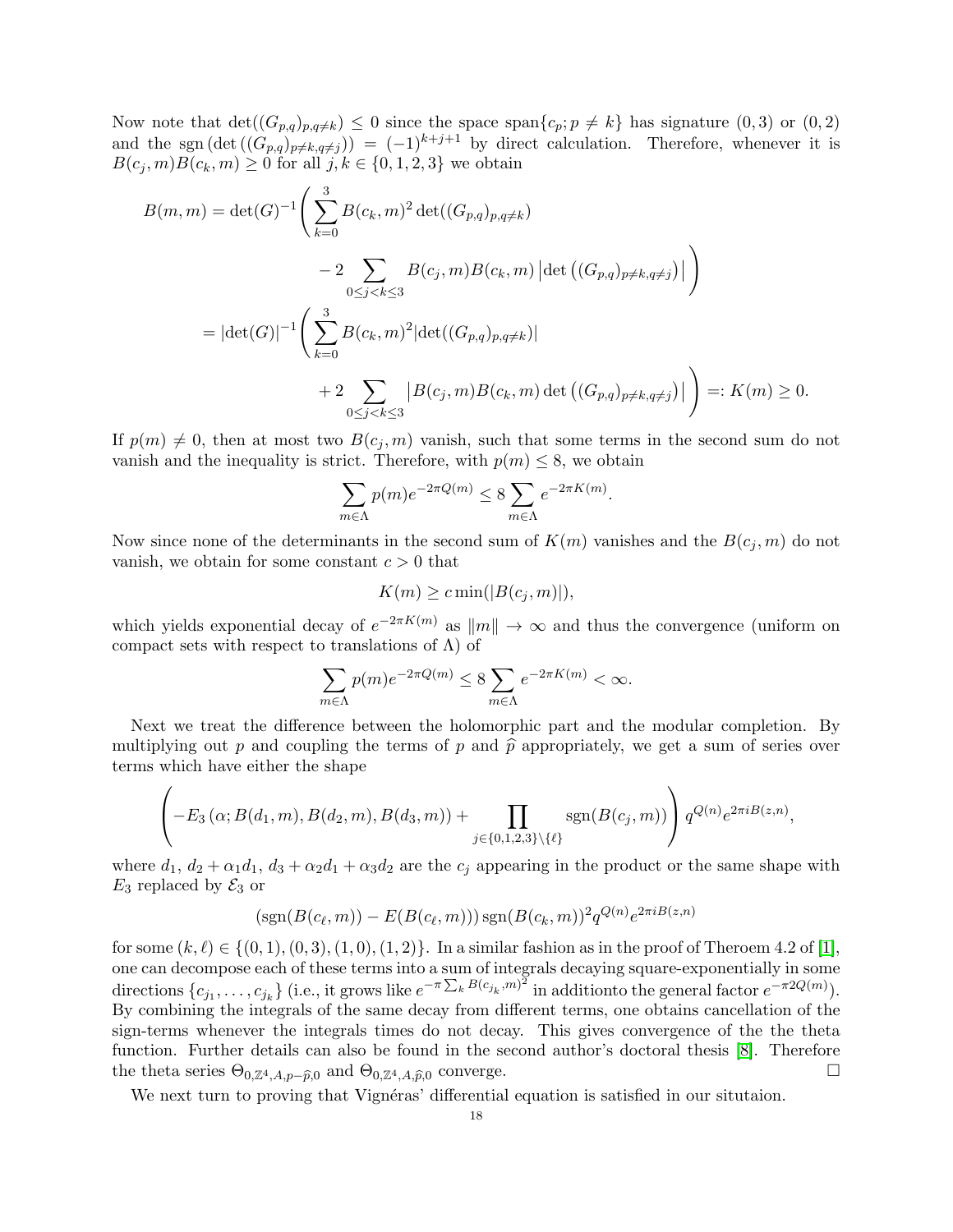<span id="page-18-0"></span>**Proposition 5.3.** The function  $\ell \mapsto \hat{p}(P\ell)$  is a solution of Vignéras' differential equation with respect to  $D := diag(1, -1, -1, -1)$ . It approximates p if  $\ell_1, \ell_2 \neq 0$ .

**Proof:** Our approach is to split  $p(\ell)$  into various terms, which we treat separately using Proposition [3.6](#page-9-0) and Lemma [2.2.](#page-2-2) Multiplying the product of signs out, we obtain, using that  $\ell_1$  and  $\ell_2$  do not vanish

$$
sgn (\ell_1) + sgn (\ell_2) + sgn (\ell_3 - \ell_2) + sgn (\ell_4 - \ell_2) + sgn (\ell_2) sgn (\ell_3 - \ell_2) sgn (\ell_4 - \ell_2)
$$
  
+ 
$$
sgn (\ell_1) sgn (\ell_2) sgn (\ell_3 - \ell_2) + sgn (\ell_1) sgn (\ell_2) sgn (\ell_4 - \ell_2) + sgn (\ell_1) sgn (\ell_3 - \ell_2) sgn (\ell_4 - \ell_2).
$$

We first compute  $A^{-1} = \begin{pmatrix} -2 & 1 & 1 & 1 \\ 1 & -1 & 0 & 0 \\ 1 & 0 & -1 & 0 \\ 1 & 0 & 0 & -1 \end{pmatrix}$  $\big).$ 

The single sign factors are treated as in Zwegers' thesis [\[15\]](#page-20-7) (see the description in Section [2.2\)](#page-3-2), yielding the following function

$$
E(\ell_1) + E(\sqrt{2}\ell_2) + E(\ell_3 - \ell_2) + E(\ell_4 - \ell_2) \sim \text{sgn}(\ell_1) + \text{sgn}(\ell_2) + \text{sgn}(\ell_3 - \ell_2) + \text{sgn}(\ell_4 - \ell_2),
$$

where each of the summands on the left satisfies Vignéras differential equation in  $(\ell_1, \ell_2, \ell_3, \ell_4)$  with respect to diag $(1, -I_3)$  as can be verified directly. Thus we are left to consider 3 sign factors.

We start with  $sgn(\ell_1)$   $sgn(\ell_3 - \ell_2)$   $sgn(\ell_4 - \ell_2)$  and set

$$
v_1 := (1, 0, 0, 0)^T
$$
,  $v_2 := (0, -1, 1, 0)^T$ ,  $v_3 := (0, -1, 0, 1)^T$ .

Then, with  $\langle a, b \rangle = a^T A^{-1} b$ , we obtain

$$
||v_j||^2 = -2, \qquad \langle v_1, v_2 \rangle = \langle v_1, v_3 \rangle = 0, \qquad \langle v_2, v_3 \rangle = -1.
$$

This easily gives that the corresponding signature is  $(0, 3)$ . We plug these into  $(3.7)$  to obtain

$$
\lambda = 1,
$$
  $\mu = 1,$   $\nu = \frac{2}{\sqrt{3}},$   $\alpha_1 = 0,$   $\alpha_2 = 0,$   $\alpha_3 = \frac{1}{\sqrt{3}},$   
\n $d = v_1,$   $e = v_2,$   $f = \frac{2}{\sqrt{3}}v_3 - \frac{1}{\sqrt{3}}w_2.$ 

Lemma [3.1](#page-5-0) then yields that

$$
E_3\left(0, \frac{1}{\sqrt{3}}, 0; \ell_1, \ell_3 - \ell_2, \frac{1}{\sqrt{3}}(-\ell_2 - \ell_3 + 2\ell_4)\right) \sim \text{sgn}(\ell_1) \text{sgn}(\ell_3 - \ell_2) \text{sgn}(\ell_4 - \ell_2)
$$

and  $X \mapsto E_3(0, \frac{1}{\sqrt{2}})$  $\frac{1}{3}$ , 0;  $v_1^T P$ ,  $v_2^T X P$ ,  $3^{-\frac{1}{2}} (2v_3^T - v_2^T) P$ ). The claim then follows using [\(3.3\)](#page-5-1). We next turn to the case  $sgn(\ell_2)$  sgn $(\ell_3 - \ell_2)$  sgn $(\ell_4 - \ell_2)$  and set

$$
v_1 := (0, -1, 1, 0)^T
$$
,  $v_2 := (0, -1, 0, 1)^T$ ,  $v_3 := (0, 1, 0, 0)^T$ .

Then

$$
||v_1||^2 = ||v_2||^2 = -2, \quad ||v_3||^2 = \langle v_1, v_2 \rangle = -1, \quad \langle v_1, v_3 \rangle = \langle v_2, v_3 \rangle = 1.
$$

We plug these into Lemma [3.7](#page-10-0) to obtain

$$
\lambda = 1,
$$
\n $\mu = \frac{2}{\sqrt{3}},$ \n $\nu = \sqrt{6},$ \n $\alpha_1 = \frac{1}{\sqrt{3}},$ \n $\alpha_2 = -\sqrt{\frac{3}{2}},$ \n $\alpha_3 = -\frac{1}{\sqrt{2}},$ 

and

$$
d = v_1,
$$
  $e = \frac{1}{\sqrt{3}} (0, -1, -1, 2)^T,$   $f = \sqrt{\frac{2}{3}} (0, 1, 1, 1)^T.$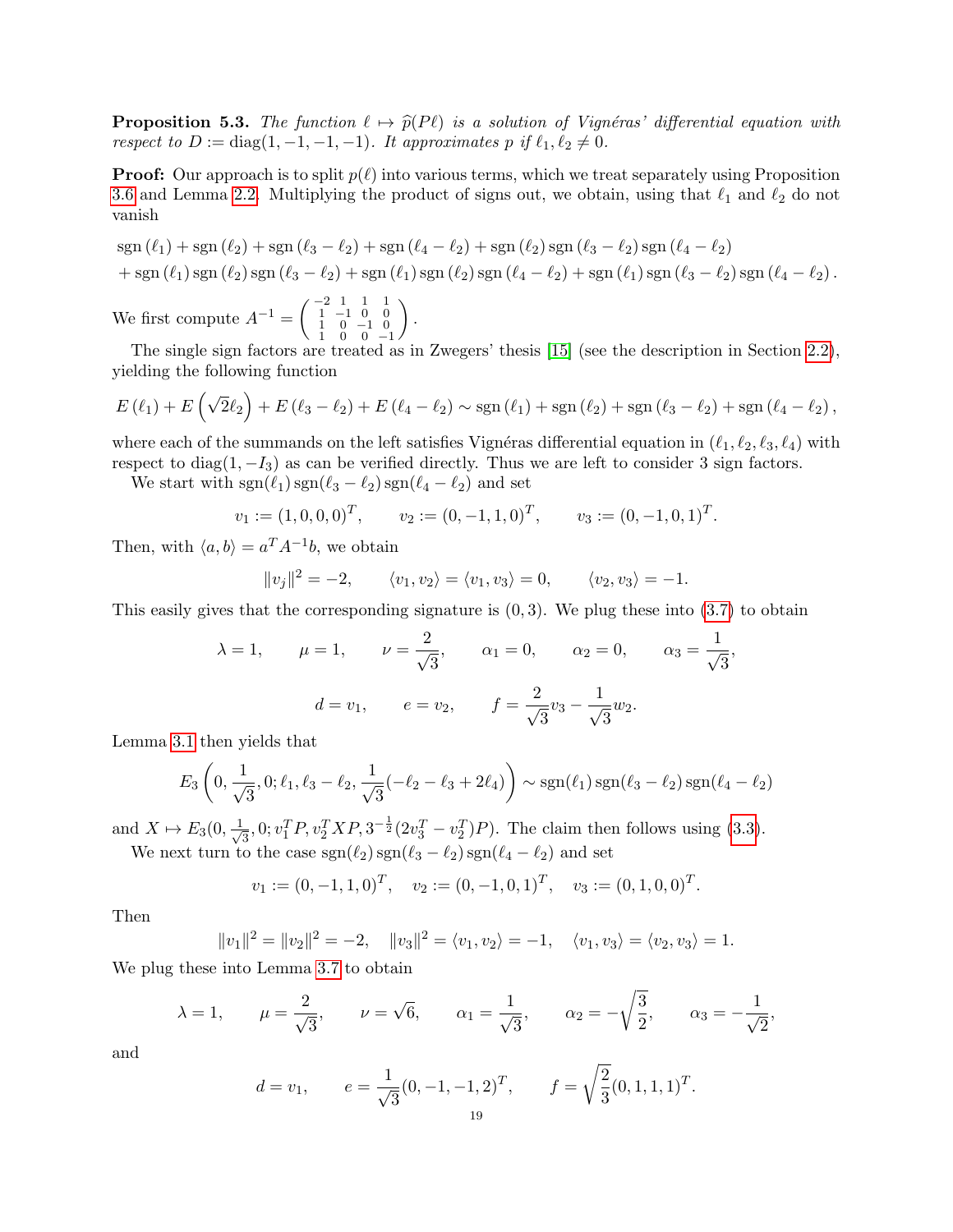Thus we obtain the completion

$$
E_3\left(\frac{1}{\sqrt{3}}, -\sqrt{\frac{3}{2}}, -\frac{1}{\sqrt{2}}; \ell_3 - \ell_2, \frac{1}{\sqrt{3}}(-\ell_2 - \ell_3 + 2\ell_4), \sqrt{\frac{2}{3}}(\ell_2 + \ell_3 + \ell_4)\right) \sim \text{sgn}(\ell_2)\text{sgn}(\ell_3 - \ell_2)\text{sgn}(\ell_4 - \ell_2).
$$

We now turn to the case  $\text{sgn}(\ell_1) \, \text{sgn}(\ell_2) \, \text{sgn}(\ell_3 - \ell_2)$  and set

$$
v_1 := (1, 0, 0, 0)^T
$$
,  $v_2 := (0, -1, 1, 0)^T$ ,  $v_3 := (0, 1, 0, 0)^T$ .

We compute

$$
||v_1||^2 = ||v_2||^2 = -2, \quad ||v_3||^2 = -1, \quad \langle v_1, v_2 \rangle = 0, \quad \langle v_1, v_3 \rangle = \langle v_2, v_3 \rangle = 1.
$$

We plug these into the [\(3.7\)](#page-10-0) to obtain

$$
\lambda = 1,
$$
\n $\mu = 1,$ \n $\nu = 1,$ \n $\alpha_1 = 0,$ \n $\alpha_2 = -\frac{1}{2},$ \n $\alpha_3 = -\frac{1}{2},$ \n  
\n $d = v_1,$ \n $e = v_2,$ \n $f = \frac{1}{2}(1, 1, 1, 0)^T.$ 

We use the second part of Proposition [3.6](#page-9-0) to obtain the differential equation for  $\mathcal{E}_3$  and then use Lemma [3.3](#page-6-1) to obtain explicitely

$$
-E(\ell_1) - E(\ell_3 - \ell_2) - E(\sqrt{2}\ell_2)
$$
  
+ sgn(\ell\_1 + \ell\_2 + \ell\_3) (E\_2 (0; \ell\_1, \ell\_3 - \ell\_2) - E\_2 (1; \ell\_1, -\ell\_1 - 2\ell\_2) + E\_2 (-1; \ell\_3 - \ell\_2, \ell\_2 + \ell\_3) + 1).

In the same way, replacing  $\ell_3$  by  $\ell_4$  yields the completion for sgn( $\ell_1$ ), sgn( $\ell_2$ ), sgn( $\ell_4 - \ell_2$ )

$$
- E(\ell_1) - E(\ell_4 - \ell_2) - E(\sqrt{2}\ell_2)
$$
  
+ sgn( $\ell_1 + \ell_2 + \ell_4$ ) (E<sub>2</sub>(0;  $\ell_1, \ell_4 - \ell_2$ ) - E<sub>2</sub>(1;  $\ell_1, -\ell_1 - 2\ell_2$ ) + E<sub>2</sub>(-1;  $\ell_4 - \ell_2, \ell_2 + \ell_4$ ) + 1).

 $\Box$ 

Combining all terms then gives the claim.

# **Corollary 5.4.** The function  $F_1$  has a modular completion.

# Proof: Define

$$
F(z_1, z_2, z_3, z_4; \tau)
$$
  

$$
:= \left(\sum_{\substack{n_2, n_3, n_4 \ge 0 \\ n_1 > 0 \\ n_2 < \min(n_3, n_4)}} - \sum_{\substack{n_2, n_3, n_4 < 0 \\ n_1 \le 0 \\ n_2 \ge \max(n_3, n_4)}} \right) (-1)^{n_1} q^{\frac{n_1^2}{2} + n_1 n_2 + n_1 n_3 + n_1 n_4 + n_2 n_3 + n_2 n_4 + n_3 n_4} e^{2\pi i B(z, n)}.
$$

Noting  $e^{2\pi i B(z,n)} = \zeta_1^{n_1+n_2+n_3+n_4} \zeta_2^{n_1+n_3+n_4} \zeta_3^{n_1+n_2+n_4} \zeta_4^{n_1+n_2+n_3}$ , we obtain

$$
F_1(\tau) = \lim_{w \to 0^+} \left[ \left( 3 + \frac{\partial}{2\pi i \partial w} \right) F\left( -w^2 \tau, 2w\tau + w^2 \tau + \frac{\tau}{2}, 2w\tau + \frac{\tau}{2}, 2w\tau + \frac{\tau}{2}; \tau \right) \right]
$$

With  $z(w) := \tau(-w^2, 2w + w^2 + 1/2, 2w + 1/2, 2w + 1/2)$  we write for  $w > 0$  small enough

$$
F(z(w); \tau) = \sum_{n \in \mathbb{Z}^4} \frac{1}{8} p \left( n + \frac{\text{Im}(z(w))}{v} \right) (-1)^{n_1} q^{\frac{n_1^2}{2} + n_1 n_2 + n_1 n_3 + n_1 n_4 + n_2 n_3 + n_2 n_4 + n_3 n_4} e^{2 \pi i B(z(w), n)},
$$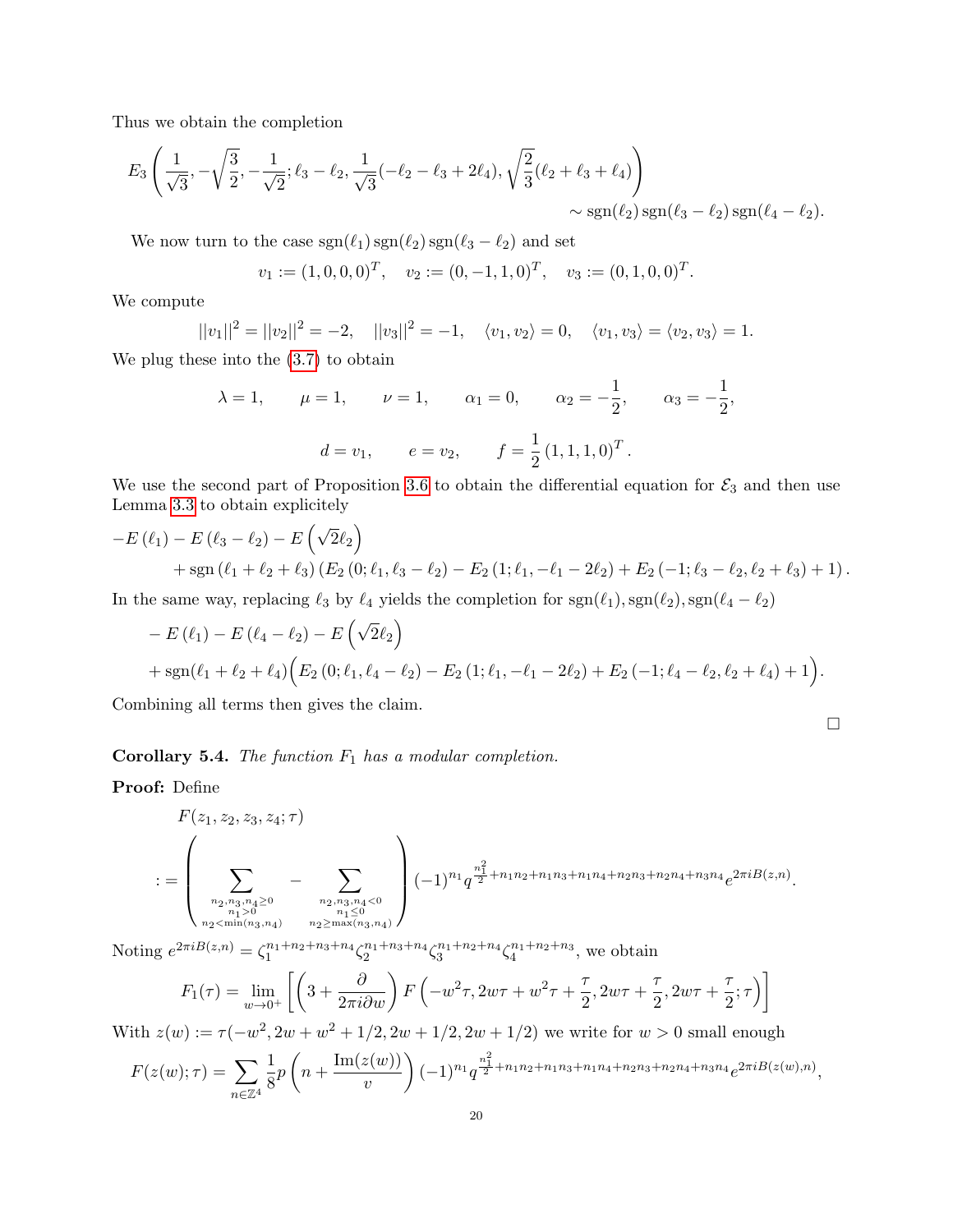since

$$
p\left(n + \left(-w^2, 2w + w^2 + \frac{1}{2}, 2w + \frac{1}{2}, 2w + \frac{1}{2}\right)^T\right) = \begin{cases} 8 \\ -8 \\ 0 \end{cases}
$$

if  $n_1 > 0, n_2 \geq 0, n_3 > n_2, n_4 > n_2$ , if  $n_1 \leq 0, n_2 < 0, n_3 \leq n_2, n_4 \leq n_2$ otherwise.

 $\Box$ 

Since  $p(x) = p(\sqrt{v}x)$ , we obtain

$$
8F(z(w);\tau) = \sum_{n\in\mathbb{Z}^4} p\left(n + \frac{\text{Im}(z(w))}{v}\right) (-1)^{n_1} q^{\frac{1}{2}n^T A n} e^{2\pi i B(z,n)}
$$
  
= 
$$
\sum_{n\in\mathbb{Z}^4} p\left(n + \frac{\text{Im}(z(w))}{v}\right) q^{\frac{1}{2}n^T A n} e^{2\pi i B(z+A^{-1}(\frac{1}{2},0,0,0),n)} = \Theta_0 \left(z(w) + \frac{1}{2}A^{-1}(1,0,0,0)^T; \tau\right).
$$

By Lemma [2.2](#page-2-2) and Proposition [5.3,](#page-18-0)  $\Theta_0 = \Theta_{0,\mathbb{Z}^4,A,\widehat{p},0}$  is the modular completion of  $\Theta_0 = \Theta_{0,\mathbb{Z}^4,A,p,0}$ .<br>Note that for  $w > 0$  small apparent we have  $z(w) \in ((z, \tau) \in \mathbb{C}^n \times \mathbb{C} : P(z, y) \notin \mathbb{Z} \times (z \in [0, 1, 2,$ Note that for  $w > 0$  small enough, we have  $z(w) \in \{(z, \tau) \in \mathbb{C}^n \times \mathbb{C} : B(c_j, \frac{y}{n})\}$  $(v_i^y) \notin \mathbb{Z} \ (j \in \{0, 1, 2, 3\})$ such that with Proposition [5.2](#page-16-0) and Proposition [5.3,](#page-18-0)

$$
\frac{1}{8} \lim_{w \to 0^+} \left[ \left( 3 + \frac{\partial}{2\pi i \partial w} \right) \widehat{\Theta}_0 \left( z(w) + \frac{1}{2} A^{-1} (1, 0, 0, 0)^T ; \tau \right) \right]
$$

is the modular completion of

$$
F_1(\tau) = \lim_{w \to 0^+} \left[ \left( 3 + \frac{\partial}{2\pi i \partial w} \right) F(z(w); \tau) \right] = \frac{1}{8} \lim_{w \to 0^+} \left[ \left( 3 + \frac{\partial}{2\pi i \partial w} \right) \Theta_0 \left( z(w) + \frac{1}{2} A^{-1}(1, 0, 0, 0, 0)^T; \tau \right) \right],
$$

which proves the claim.

#### **REFERENCES**

- <span id="page-20-6"></span>[1] S. Alexandrov, S. Banerjee, J. Manschot, and B. Pioline, Indefinite theta series and generalized error functions, submitted for publication.
- <span id="page-20-5"></span>[2] K. Bringmann, L. Rolen, and S. Zwegers, On the modularity of certain functions from Gromov-Witten theory of elliptic orbifolds, Royal Society Open Science (2015), pages 150310.
- <span id="page-20-1"></span>[3] C. Cho, H. Hong, S. Kim, and S. Lau, *Lagrangian Floer potential of orbifold spheres*, Advances in Mathematics 306 (2017), 344-426.
- <span id="page-20-0"></span>[4] C. Cho, H. Hong, and S. Lau, Localized mirror functor for Lagrangian immersions, and homological mirror symmetry for  $\mathbb{P}^1_{a,b,c}$ , J. Differential Geom. **106** (2017), no. 1, 45-126.
- <span id="page-20-3"></span>[5] C. Cho, H. Hong, and S. Lau, Noncommutative homological mirror functor, preprint (2015), arXiv:1512.07128.
- <span id="page-20-4"></span>[6] C. Cho, H. Hong, and S. Lee, Examples of matrix factorizations from SYZ, SIGMA Symmetry Integrability Geom. Methods Appl. 8 (2012), Paper 053, 24.
- <span id="page-20-12"></span>[7] M. Eichler and D. Zagier, The theory of Jacobi forms, Progress in Mathematics 55, Birkhäuser, 1985.
- <span id="page-20-14"></span>[8] J. Kaszián, *Indefinite theta functions and mock modular forms of higher depth*, in preparation.
- <span id="page-20-8"></span>[9] S. Kudla, Theta integrals and generalized error functions, preprint.
- <span id="page-20-9"></span>[10] S. Kudla and J. Millson, The theta correspondence and harmonic forms I, Math. Annalen 274 (1986), 353–378.
- <span id="page-20-2"></span>[11] S. Lau and J. Zhou, Modularity of open Gromov-Witten potentials of elliptic orbifolds, to appear in Communications in Number Theory and Physics.
- <span id="page-20-11"></span>[12] M. Vignéras, Séries theta des formes quadratiques indéfinies, Modular functions of one variable VI, Springer lecture notes 627 (1977), 227-239.
- <span id="page-20-10"></span>[13] M. Westerholt-Raum, Indefinite Theta Series on Tetrahedral Cones, preprint.
- <span id="page-20-13"></span>[14] S. Zwegers, *Multivariable Appell functions* (2010), preprint.
- <span id="page-20-7"></span>[15] S. Zwegers, Mock theta functions, Ph.D. Thesis, Universiteit Utrecht, (2002).

Mathematical Institute, University of Cologne, Weyertal 86-90, 50931 Cologne, Germany E-mail address: kbringma@math.uni-koeln.de E-mail address: jkaszian@math.uni-koeln.de

21